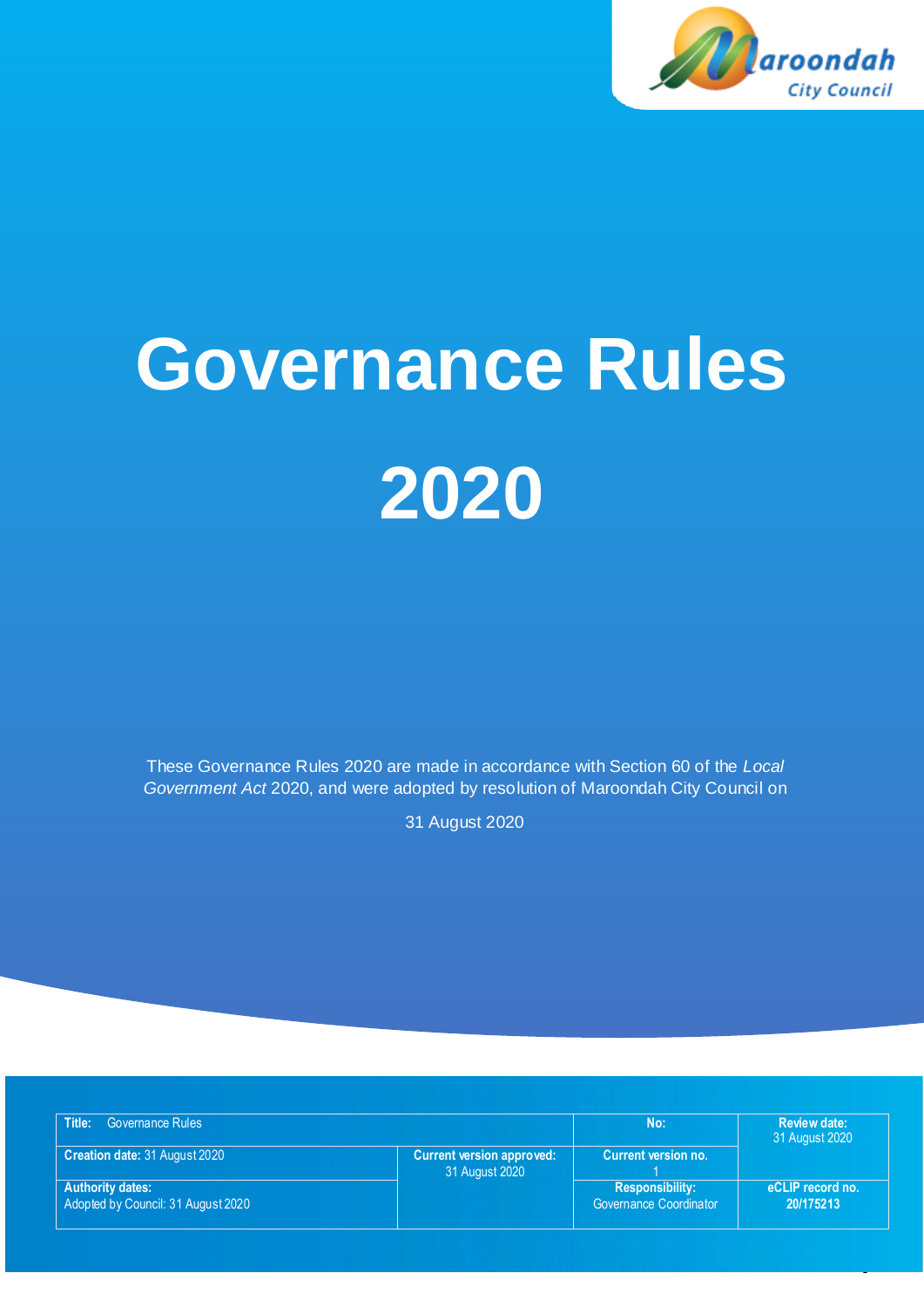# **Contents**

| 19. Meetings of Delegated Committees and Community Asset Committees  13 |  |
|-------------------------------------------------------------------------|--|
|                                                                         |  |
|                                                                         |  |
|                                                                         |  |
|                                                                         |  |
|                                                                         |  |
|                                                                         |  |
|                                                                         |  |
|                                                                         |  |
|                                                                         |  |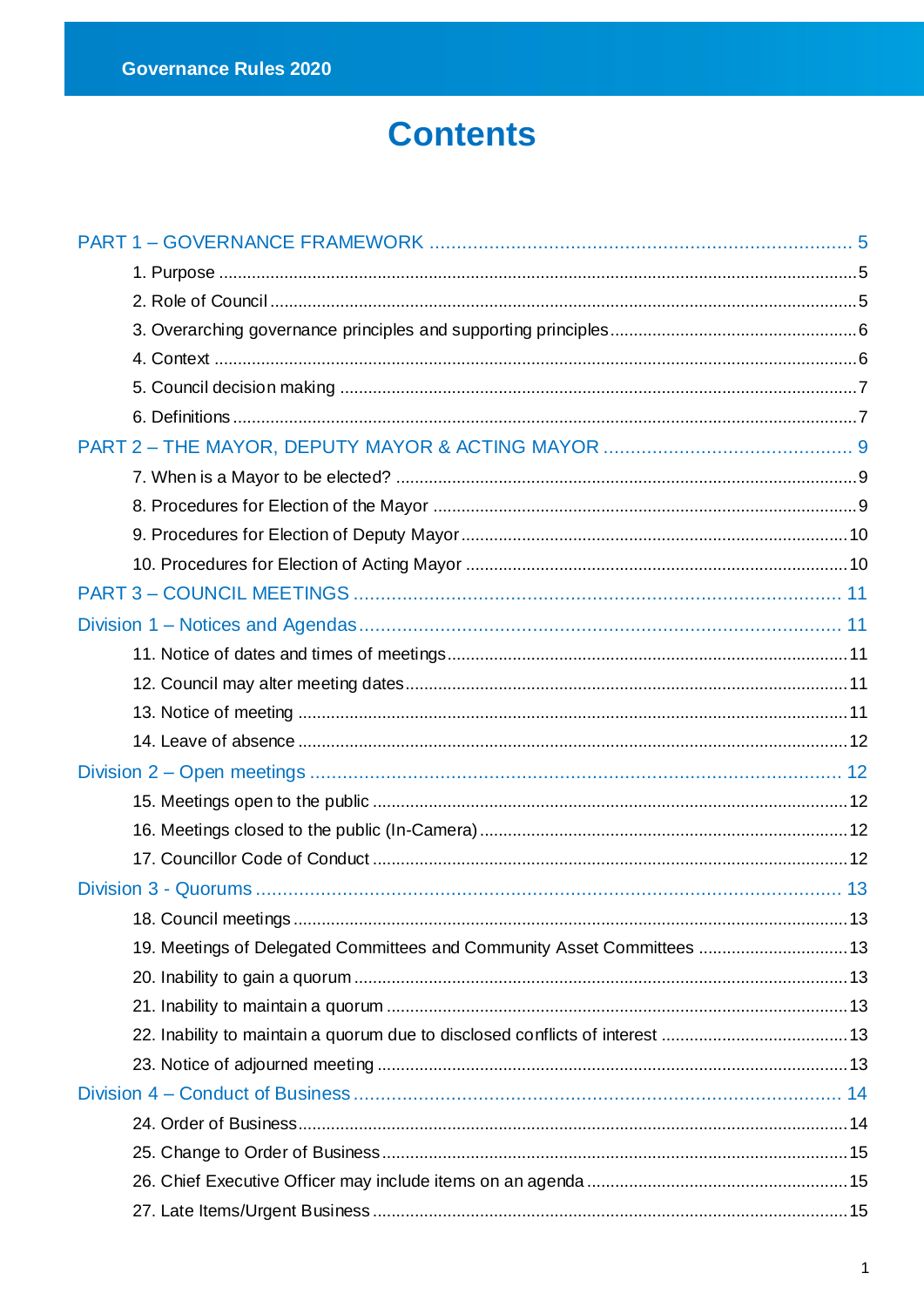| 49. No motions may be accepted during the Suspension of Standing Orders  18         |  |
|-------------------------------------------------------------------------------------|--|
|                                                                                     |  |
|                                                                                     |  |
|                                                                                     |  |
|                                                                                     |  |
|                                                                                     |  |
|                                                                                     |  |
|                                                                                     |  |
| 56. Final ruling on a Point of Order / Disagreeing with the Chairperson's ruling 19 |  |
|                                                                                     |  |
|                                                                                     |  |
|                                                                                     |  |
|                                                                                     |  |
|                                                                                     |  |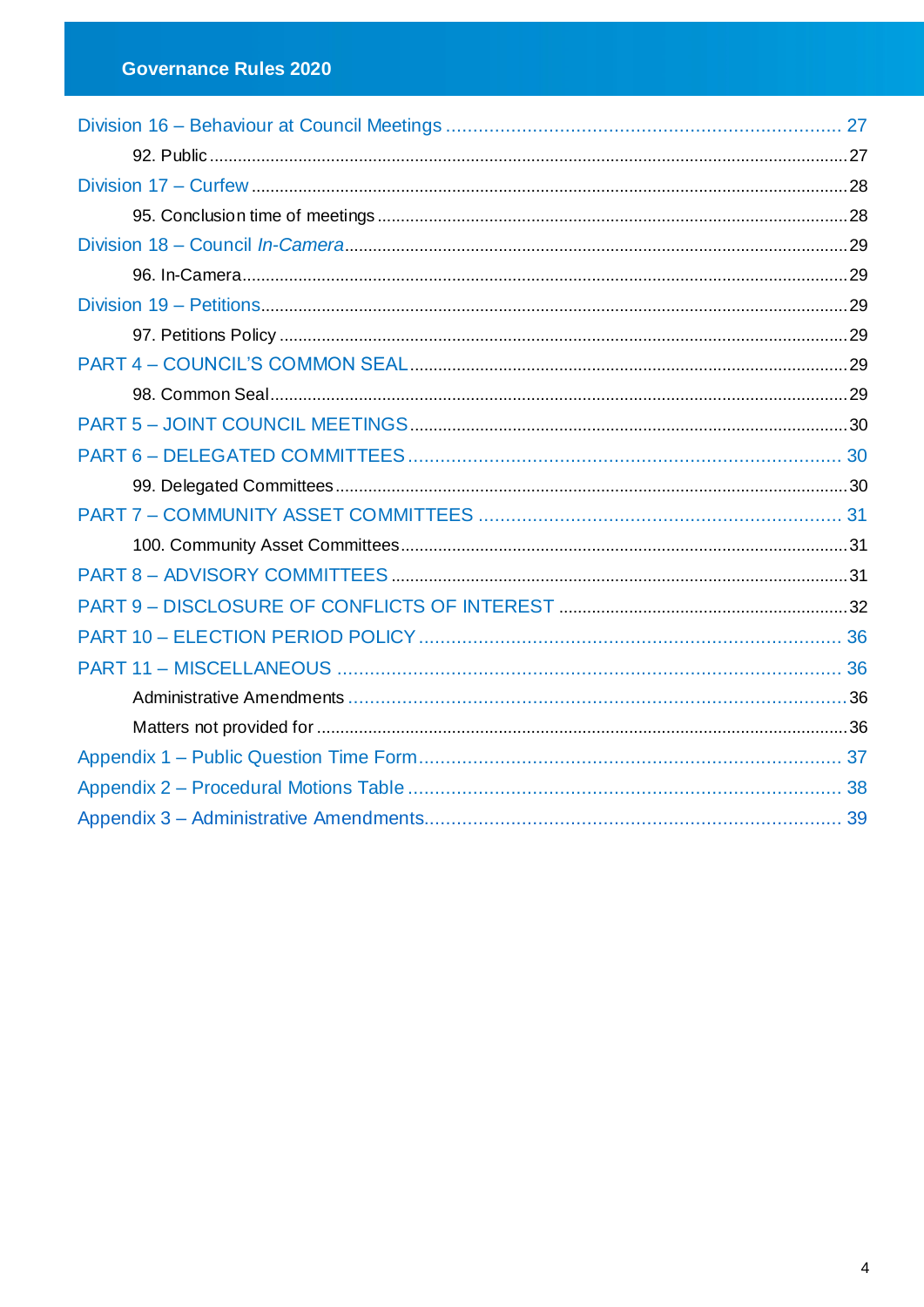# <span id="page-5-0"></span>**PART 1 – GOVERNANCE FRAMEWORK**

#### <span id="page-5-1"></span>**1. Purpose**

These are the Governance Rules of Maroondah City Council, made in accordance with section 60 of the Local Government Act 2020; the purpose of which is to provide for:

- (1) the good governance and order of Council;
- (2) the conduct of Council meetings;
- (3) the conduct of meetings of Delegated Committees;
- (4) the form and availability of meeting records;
- (5) the election of the Mayor and the Deputy Mayor;
- (6) the appointment of an Acting Mayor;
- (7) an Election Period Policy;
- (8) the procedures for the disclosure of a Conflicts of Interest by:
	- (a) a Councillor or a member of a Delegated Committee at a meeting of the Council or a Delegated Committee;
	- (b) a Councillor at a meeting under the auspices of Council that is not a meeting of the Council or a Delegated Committee;
	- (c) a member of Council Officer when providing information in respect of a matter.
- (9) the consideration and making of decisions on any matter being considered by the Council fairly and on the merits;
- (10) the institution of decision-making processes to ensure that any person whose rights will be directly affected by a decision of the Council is entitled to communicate their views and have their interests considered; and
- (11) any other matters prescribed by Regulations made under the Act.

#### <span id="page-5-2"></span>**2. Role of Council**

- (1) The role of Council is to provide good governance for the benefit and wellbeing of the Maroondah community.
- (2) Council will provide good governance through:
	- (a) the performance of its role in accordance with the overarching governance principles and supporting principles of the Act; and
	- (b) the Councillors of the Council performing their roles in accordance with the requirements of the Act.
- (3) In performing its role, Council may:
	- (a) perform any duties or functions or exercise any powers conferred on Council by or under the Act or any other Act; and
	- (b) perform any other functions that Council determines are necessary to enable Council to perform its role.
- (4) If it is necessary to do so for the purpose of performing its role, Council may perform a function outside its municipal district.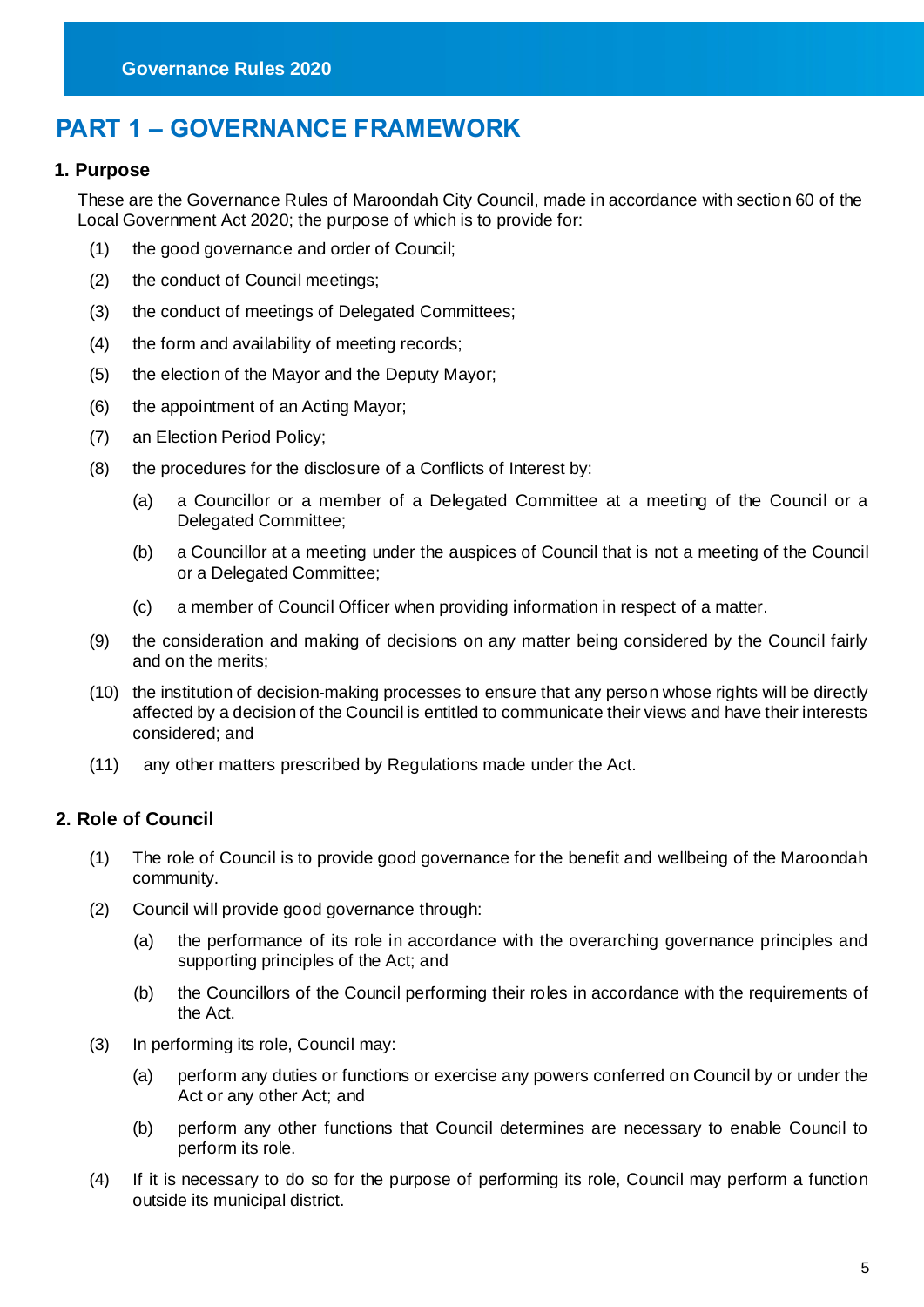# <span id="page-6-0"></span>**3. Overarching governance principles and supporting principles**

- (1) Council will in the performance of its role give effect to the overarching governance principles, as prescribed in section 9 of the Act.
- (2) The following are the overarching governance principles:
	- (a) Council decisions are to be made and actions taken in accordance with the relevant law;
	- (b) priority is to be given to achieving the best outcomes for the municipal community, including future generations;
	- (c) the economic, social and environmental sustainability of the municipal district, including mitigation and planning for climate change risks, is to be promoted;
	- (d) the municipal community is to be engaged in strategic planning and strategic decision making;
	- (e) innovation and continuous improvement is to be pursued;
	- (f) collaboration with other Councils and Governments and statutory bodies is to be sought;
	- (g) the ongoing financial viability of the Council is to be ensured;
	- (h) regional, state and national plans and policies are to be taken into account in strategic planning and decision making; and
	- (i) the transparency of Council decisions, actions and information is to be ensured.
- (3) In giving effect to the overarching governance principles, Council will take into account the following supporting principles:
	- (a) community engagement principles;
	- (b) public transparency principles;
	- (c) strategic planning principles;
	- (d) financial management principles; and
	- (e) service performance principles.

#### <span id="page-6-1"></span>**4. Context**

These Governance Rules are to be read in the context of and in conjunction with:

- Election Period Policy
- Community Engagement Policy;
- Public Transparency Policy;
- Petitions Policy
- Councillor Code of Conduct;
- Employee Code of Conduct;
- Other relevant policies.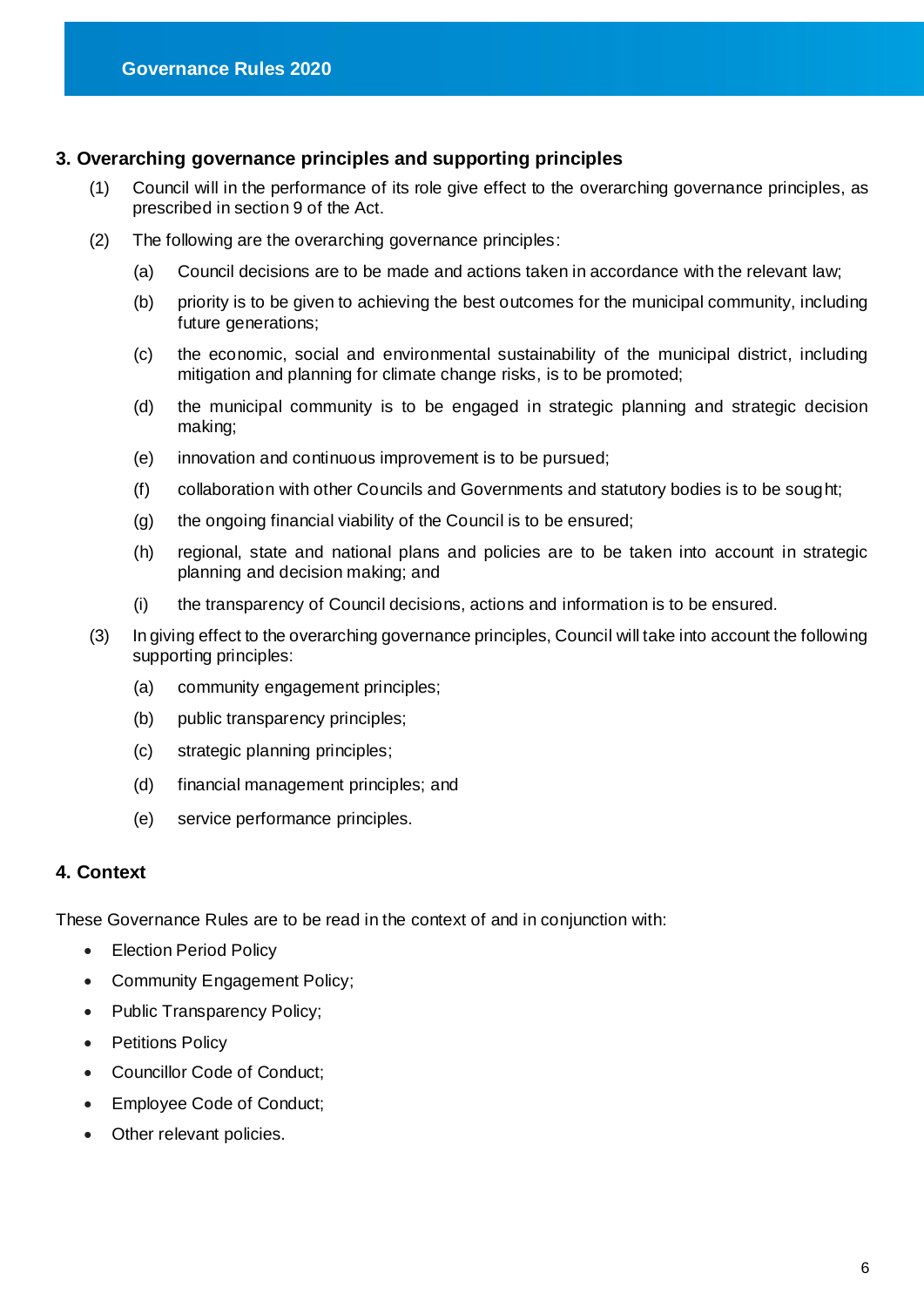## <span id="page-7-0"></span>**5. Council decision making**

- (1) Council must consider and make decisions on any matter being considered by Council fairly and on the merits.
- (2) Any person whose rights will be directly affected by a decision of the Council is entitled to:
	- (a) communicate their views by written submission;
	- (b) subsequently speak to their submission or to have a person speak on their behalf; and
	- (c) have their interests considered.
- (3) For the purposes of sub-clauses (1) and (2), a decision of Council means the following:
	- (a) a resolution made at a Council meeting;
	- (b) a resolution made at a meeting of a Delegated Committee; or
	- (c) the exercise of a power or the performance of a duty or function of Council by a member of Council Officer or a Community Asset Committee under delegation.

#### <span id="page-7-1"></span>**6. Definitions**

In these Governance Rules, the following words are defined to mean:

| <b>Words</b>                      | <b>Meaning</b>                                                                                                                                                                                                           |
|-----------------------------------|--------------------------------------------------------------------------------------------------------------------------------------------------------------------------------------------------------------------------|
| Act                               | means the Local Government Act 2020                                                                                                                                                                                      |
| Agenda                            | means the notice of a meeting setting out the business to be<br>transacted at the meeting                                                                                                                                |
| <b>Authorised Officer</b>         | means a Director of Council who is authorised by the Chief<br>Executive Officer or by the Council either generally or in a<br>particular case                                                                            |
| <b>Business Days</b>              | means a normal working day of the Council, usually<br>Monday to Friday, excluding declared Public Holidays                                                                                                               |
| Chair                             | means the Chairperson                                                                                                                                                                                                    |
| Chairperson                       | means the person who chairs a meeting of the Council, a<br>Delegated Committee or a Community Asset Committee, and<br>includes a person acting as Chairperson,<br>a temporary<br>Chairperson or a substitute Chairperson |
| <b>Chief Executive Officer</b>    | means the member of Council appointed to be its Chief Executive<br>Officer, and includes a person acting as Chief Executive Officer                                                                                      |
| Clause                            | means a clause of these Governance Rules                                                                                                                                                                                 |
| <b>Councillor Code of Conduct</b> | means the Councillor Code of Conduct approved under section<br>139 of the Act                                                                                                                                            |
| <b>Council Meeting</b>            | means a meeting of the Council convened in accordance with<br>these Governance Rules and includes an Ordinary Meeting<br>(scheduled Council Meeting) and a Special Meeting (unscheduled<br>Council Meeting)              |
| <b>Committee Meeting</b>          | means a meeting of a Delegated Committee or a Community<br><b>Asset Committee</b>                                                                                                                                        |
| <b>Common Seal</b>                | means the Common Seal of the Council                                                                                                                                                                                     |
| <b>Community Asset Committee</b>  | means a Community Asset Committee established by Council<br>under section 65 of the Act                                                                                                                                  |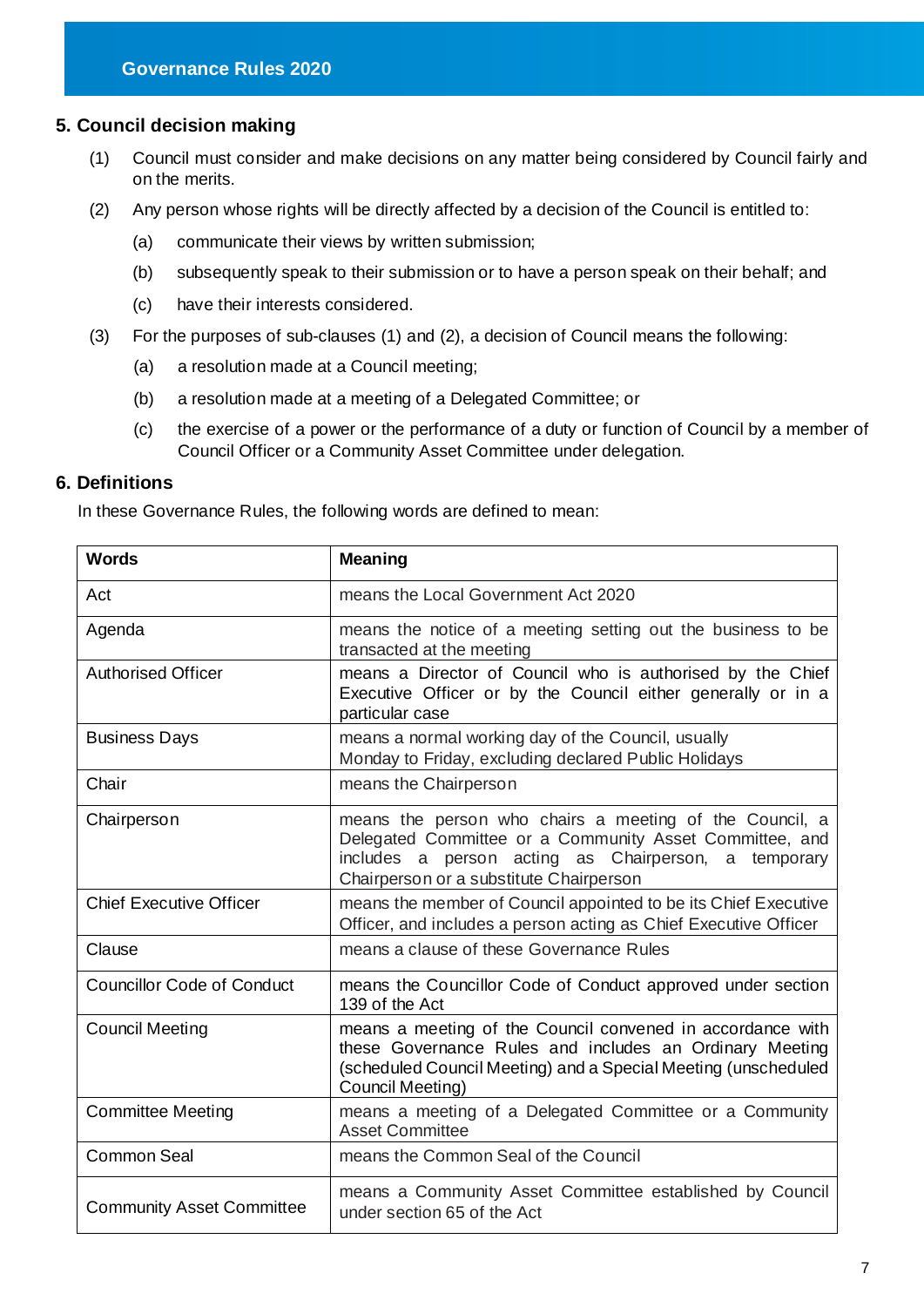| Council                              | Maroondah City Council                                                                                                                                                                                                              |
|--------------------------------------|-------------------------------------------------------------------------------------------------------------------------------------------------------------------------------------------------------------------------------------|
| <b>Council Officer</b>               | means an employee of Council                                                                                                                                                                                                        |
| Councillor                           | means a person who is an elected member of the Council                                                                                                                                                                              |
| <b>Delegated Committee</b>           | means a Delegated Committee established by Council under<br>section 63 of the Act                                                                                                                                                   |
| Deputy Mayor                         | means a Councillor who has been elected to that position by a<br>vote of Councillors                                                                                                                                                |
| <b>Delegated Committee</b>           | means a Delegated Committee established by Council pursuant<br>to, and in accordance with, section 63 of the Act                                                                                                                    |
| <b>Division</b>                      | means a formal count and recording of those FOR and those<br><b>AGAINST a motion</b>                                                                                                                                                |
| In-Camera                            | a term used when a meeting is closed to the public under section<br>66 of the Act                                                                                                                                                   |
| <b>Formal Motion</b>                 | means a motion which relates to a procedural matter only and<br>which is not designed to produce any substantive result but used<br>merely as a formal procedural measure                                                           |
| Mayor                                | means the Mayor of Council and any person appointed by Council<br>to be acting as Mayor, including a Deputy Mayor, if the Mayor is<br>not available.                                                                                |
| Meeting                              | means a Meeting of the Council (including an Ordinary and<br>Special Meeting) or a Delegated Committee Meeting; or<br><b>Community Asset Committee</b>                                                                              |
| <b>Minutes</b>                       | means the official record of proceedings and decisions of a<br>meeting of the Council, a Delegated Committee or Community<br><b>Assets Committee</b>                                                                                |
| Motion                               | means a proposal framed in a way that will result in the opinion of<br>Council being expressed, and a Council decision being made, if<br>the proposal is adopted                                                                    |
| <b>Motion to Review</b>              | means a notice setting out the text of a motion which is proposed<br>to be reviewed at the next relevant meeting                                                                                                                    |
| <b>Procedural Motion</b>             | means a Motion specified as such in clause 9 of the Governance<br>Rules that relates to a procedural matter only and which is not<br>designed to produce any substantive decision but used merely as<br>a formal procedural measure |
| Quorum                               | means presence by a majority of Councillors at a Council Meeting<br>or a majority of Members at a meeting of a Delegated Committee<br>or any other Meeting                                                                          |
| Recommendation                       | means the recommendation made in a report to Council as part of<br>the meeting agenda                                                                                                                                               |
| Regulations                          | means any Regulations made under the Act                                                                                                                                                                                            |
| Resident                             | means a person who resides within the Maroondah community                                                                                                                                                                           |
| <b>Special Council Meeting</b>       | means an unscheduled meeting of the Council convened for a<br>particular purpose or matter that cannot be effectively dealt with<br>in the schedule of Ordinary Council meetings set by Council                                     |
| <b>Suspension of Standing Orders</b> | means the suspension of the meetings provisions of the<br>Governance Rules to facilitate full discussion on an issue without<br>formal constraints                                                                                  |
| Written                              | Includes duplicated, lithographed, photocopied, photographed,<br>printed, typed and emailed                                                                                                                                         |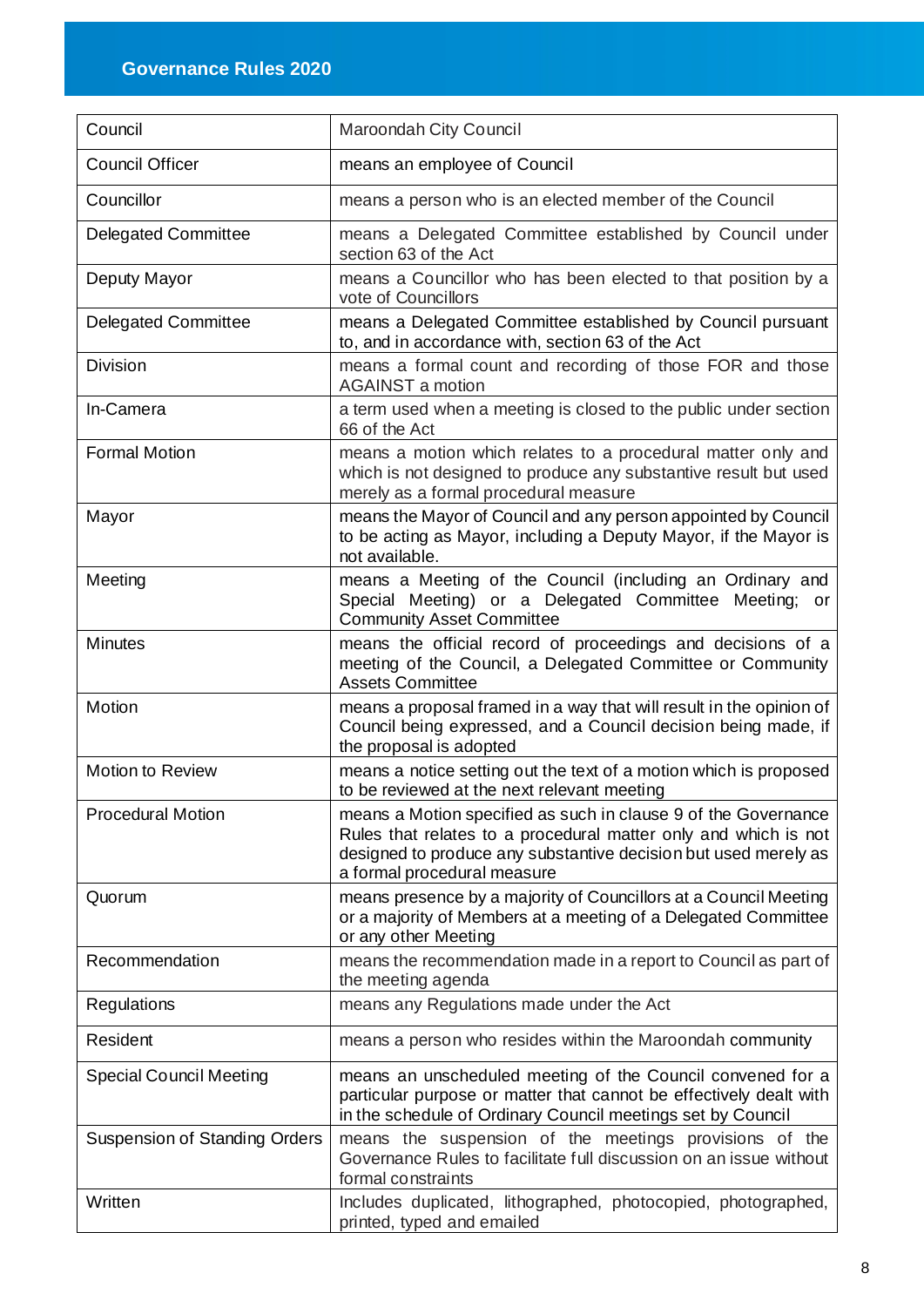# <span id="page-9-0"></span>**PART 2 – THE MAYOR, DEPUTY MAYOR & ACTING MAYOR**

#### <span id="page-9-1"></span>**7. When is a Mayor to be elected?**

In accord with section 26 of the Act:

- (1) A Mayor is to be elected:
	- (a) no later than one month after the date of a general election; or
	- (b) within one month after any vacancy in the office of Mayor occurs.
- (2) Before the election of the Mayor, Council must determine by resolution whether the Mayor is to be elected for a 1 year or a 2 year term.
- (3) If the Mayor is elected for a 1 year term, the next election of the Mayor must be held on a day to be determined by Council that is as close to the end of the 1 year term as is reasonably practicable.
- (4) If the Mayor is to be elected for a 2 year term, the next election of the Mayor must be held on a day to be determined by Council that is as close to the end of the 2 year term as is reasonably practicable.
- (5) The election of a Mayor after the period specified in this clause does not invalidate the election.
- (6) A Councillor elected to fill a vacancy in the office of Mayor caused other than by the expiration of a 1 year or a 2 year term serves the remaining period of the previous Mayor's term.

#### <span id="page-9-2"></span>**8. Procedures for Election of the Mayor**

- (1) The election of the Mayor will be conducted by the Chief Executive Officer in accordance with the provisions of the Act.
- (2) The Chief Executive Officer must invite nominations for the office of Mayor.
- (3) The process of calling for nominations is a procedural matter, therefore:
	- (a) There is no requirement to have a seconder,
	- (b) It is not a motion and therefore not put to the vote, and
	- (c) It is up to the nominee to accept or reject the nomination.
- (4) If a person nominated does not consent to the nomination, it must not be accepted by the Chief Executive Officer.
- (5) No Councillor is permitted to speak to the nominations (including candidates) prior to the election result being declared by the Chief Executive Officer.
- (6) If there is only one nomination, the candidate nominated is deemed to be elected.
- (7) If there is more than one nomination, a vote must be taken to elect one of the candidates.
- (8) Voting must be carried out by a show of hands.
- (9) If one candidate receives a Majority of the Votes, that candidate is declared to have been elected.
- (10) If no candidate receives a Majority of the Votes, the candidate with the fewest number of votes is declared to be a defeated candidate. A further vote will then be held for the remaining candidates. This process shall continue until one of the candidates has received a Majority of the Votes. That candidate is then declared to have been elected.
- (11) In the event of two or more candidates having an equality of votes and one of them having to be declared a defeated candidate, the Chief Executive Officer must determine the result by lot.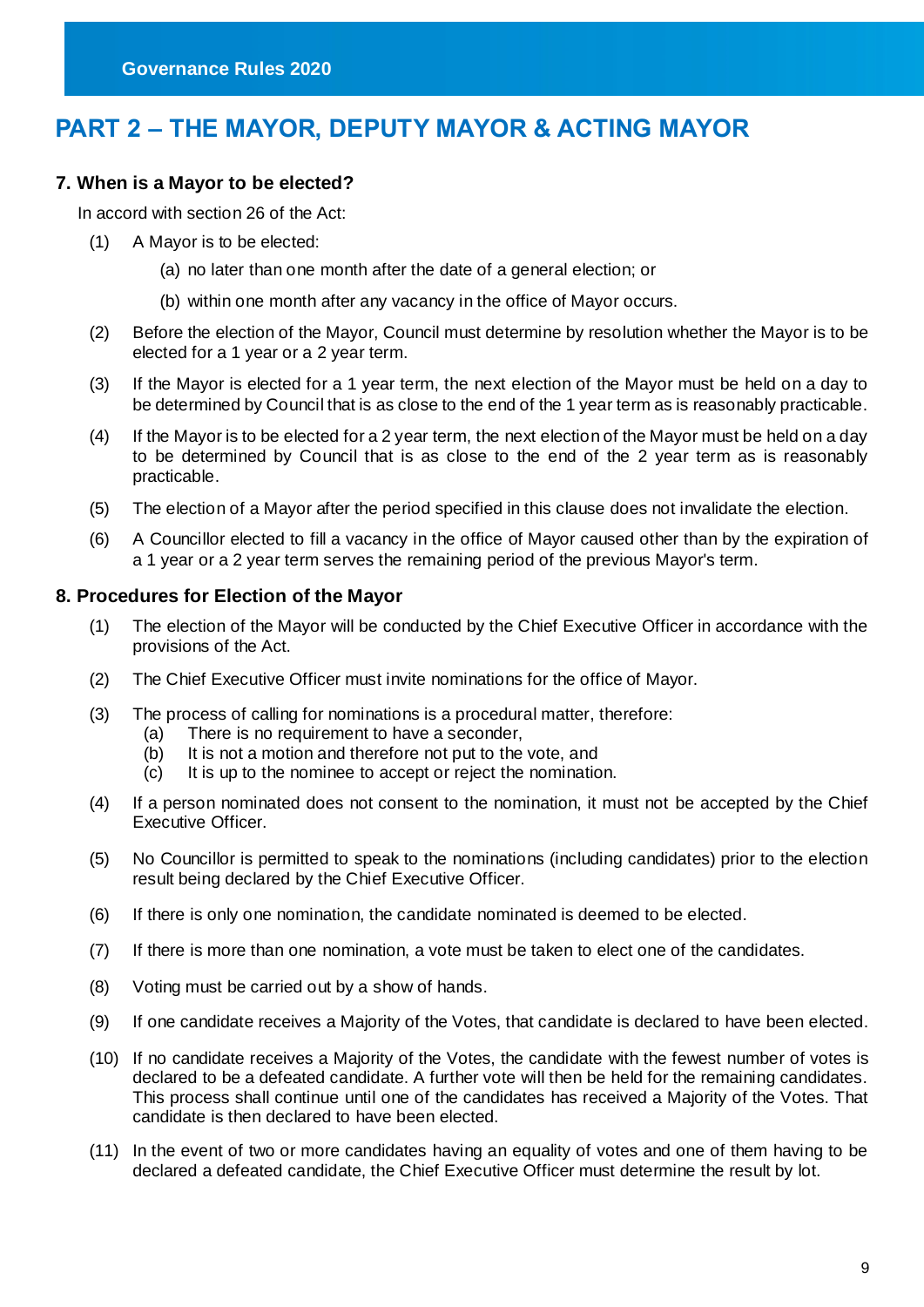- (12) The following provisions apply to the conduct of the lot by the Chief Executive Officer:
	- (a) each candidate will draw one lot;
	- (b) the order of drawing lots will be determined by the alphabetical order of the surnames of the candidates who received an equal number of votes, except that, if two or more candidates' surnames are identical, the order will be determined by the alphabetical order of the candidates' first names;
	- (c) as many identical pieces of paper as there are candidates who receive an equal number of votes must be placed in a receptacle;
	- (d) the word 'Defeated' shall be written on one of the pieces of paper;
	- (e) the candidate who draws the paper with the word 'Defeated' written on it must be declared the defeated candidate (in which event a further vote will be held for the remaining candidates and the above process repeated if necessary, unless there is only one candidate remaining, in which case that candidate will be declared duly elected); and
	- (f) the Chief Executive Officer will declare the result of the election and the successful candidate.

### (13) Mayor to Take Chair

After the election of the Mayor, the Mayor must take the chair in accordance with section 18 of the Act.

#### <span id="page-10-0"></span>**9. Procedures for Election of Deputy Mayor**

- (1) At the Meeting at which the Mayor is to be elected, Council may resolve to establish the position of Deputy Mayor and elect a Councillor to the position of Deputy Mayor.
- (2) The term of a Deputy Mayor is to be identical to the term of the Mayor as resolved by Council.
- (3) If Council has not resolved to establish the position of Deputy Mayor, any provisions in the Meeting Rules relating to the Deputy Mayor have no effect.
- (4) The procedure used for the election of Mayor will be used to elect the Deputy Mayor, except that:
	- (a) the Mayor will conduct the election of Deputy Mayor; and
	- (b) any references to the office of the Mayor shall be taken as a reference to the Deputy Mayor.

#### <span id="page-10-1"></span>**10. Procedures for Election of Acting Mayor**

- (1) Council must appoint a Councillor to be the Acting Mayor when:
	- (a) Neither the Mayor or any elected Deputy Mayor is unable for any reason to attend a Council meeting or part of a Council meeting; or
	- (b) the Mayor and any elected Deputy Mayor are both incapable of performing the duties of the office of Mayor and Deputy Mayor respectively for any reason, including illness; or
	- (c) the office of Mayor and Deputy Mayor are vacant.
- (2) An appointment under sub-clause (1) must be for a period specified by Council.
- (3) If:
	- (a) an appointment has not been made under sub-clause (1) or has expired; and
	- (b) any of the circumstances specified in sub-clause (1)(a), (b) or (c) apply

Council must appoint a Councillor to be the Acting Mayor for a period specified by Council.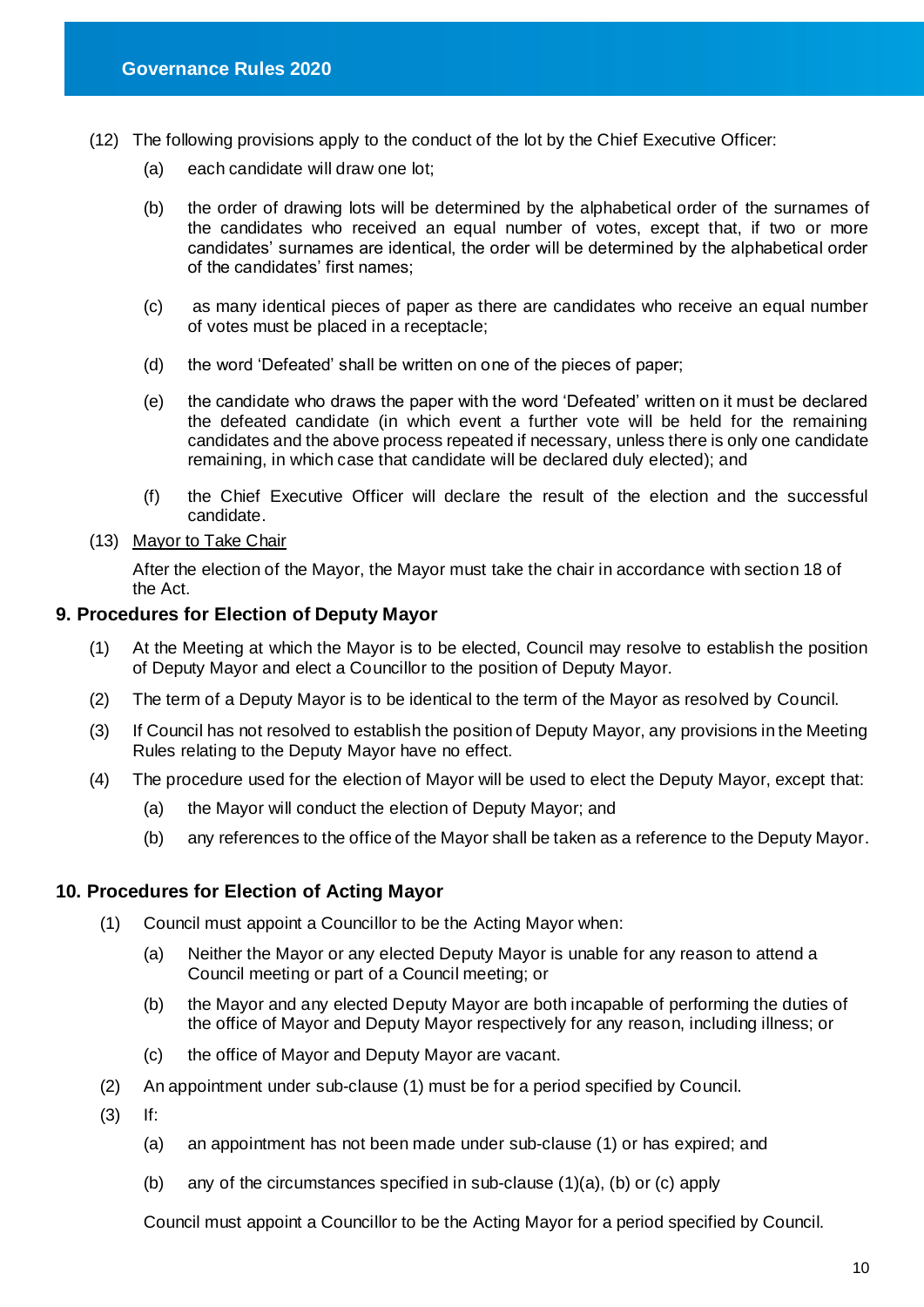- (4) An Acting Mayor:
	- (a) must perform the role of the Mayor; and
	- (b) may exercise any of the powers of the Mayor

until the circumstances specified in sub-clause (1) no longer apply or the period of the appointment expires, whichever first occurs.

(5) If an Acting Mayor has been appointed, unless inconsistent with the context or subject matter, a reference in the Act (except in sections 20 and 23, Division 4 of Part 2 and sections 61(6) and 236(4)) to the Mayor includes a reference to the Acting Mayor

## <span id="page-11-0"></span>**PART 3 – COUNCIL MEETINGS**

## <span id="page-11-1"></span>**Division 1 – Notices and Agendas**

#### <span id="page-11-2"></span>**11. Notice of dates and times of meetings**

- (1) At the Council Meeting to elect the Mayor and Deputy Mayor, Council must fix the date, time and place of all meetings of Council and Delegated Committees for the following year, which may be amended where the circumstances require.
- (2) In addition to sub-clause (1), the Mayor may by a written notice delivered to the Chief Executive Officer call a meeting of the Council.
- (3) A notice delivered under sub-clause (2) must specify the date and time of the meeting and the business to be transacted.
- (4) Unless all Councillors are present and unanimously resolve to deal with another matter at a meeting called by the Mayor, only the business specified in the notice or resolution is to be transacted.
- (5) Council must provide at least 7 days' notice on Council's website, as a minimum, of meetings of the Council and Delegated Committees unless urgent or extraordinary circumstances prevent Council from doing so in which case, Council must give notice that is practicable for the circumstances which includes advice of the reasons why the 7 days' notice of the meeting could not be given.

#### <span id="page-11-3"></span>**12. Council may alter meeting dates**

- (1) Council may change the date, time and place of any meeting of Council or Delegated Committee which has been fixed and must provide reasonable notice of the changes to the public.
- (2) Where meeting dates are changed, as a minimum, details are to be published on Council's website.

#### <span id="page-11-4"></span>**13. Notice of meeting**

- (1) Unless urgent or extraordinary circumstances have necessitated the meeting, a notice of meeting incorporating or accompanied by an agenda of the business to be dealt with must be served on every Councillor at least 4 business days before the meeting.
- (2) The notice of meeting for any meeting must state the date, time and place of the meeting and the business to be dealt with and must be sent by post, messenger, email or online portal to each Councillor's place of residence or usual place of business (if applicable) or as otherwise specified by the Councillor.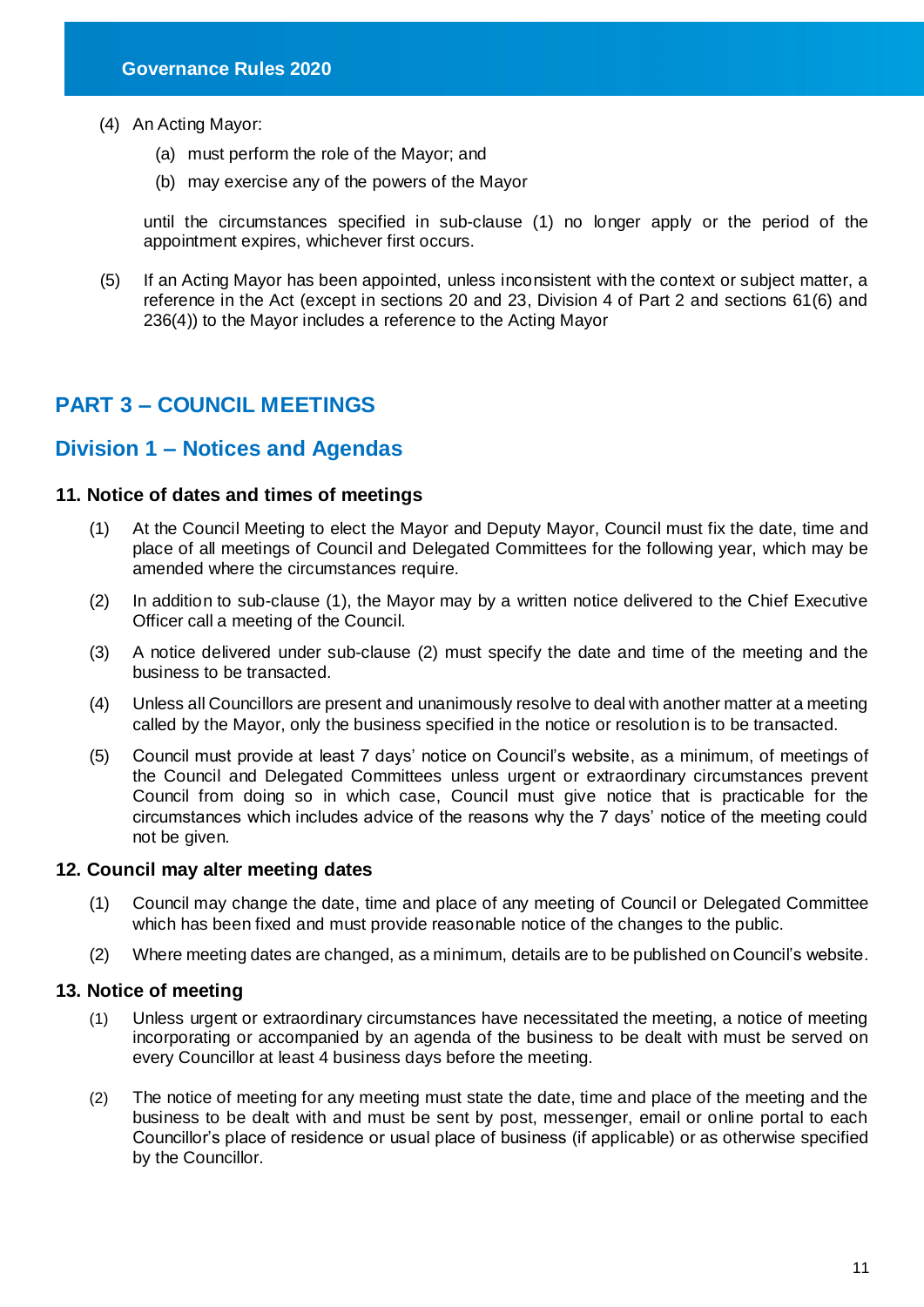- (3) A notice may be handed personally to a Councillor in any location within the time required, or may be delivered to another destination, provided a written authorisation of the relevant Councillor is held by the Chief Executive Officer.
- (4) To enable the processes of governance to be efficiently managed, Councillors should keep the Chief Executive Officer informed of their point(s) of contact from time to time.

#### <span id="page-12-0"></span>**14. Leave of absence**

It will not be necessary for a notice of meeting or agenda to be served on any Councillor who has been granted leave of absence, unless the Councillor has in writing requested the Chief Executive Officer to continue to give notice of any meeting to be held during the period of their absence.

## <span id="page-12-1"></span>**Division 2 – Open meetings**

#### <span id="page-12-2"></span>**15. Meetings open to the public**

- (1) A meeting of Council or a Delegated Committee must be kept open to the public unless Council or the Delegated Committee considers it necessary to close the meeting to the public because a circumstance specified in sub-clause (2) applies.
- (2) The circumstances area:
	- (a) the meeting is to consider confidential information; or
	- (b) security reasons; or
	- (c) it is necessary to do so to enable the meeting to proceed in an orderly manner.
- (3) If the circumstance specified in sub-clause (2)(b) or (2)(c) applies, the meeting can only be closed to the public if the Council or Delegated Committee has made arrangements to enable the proceedings of the meeting to be viewed in an electronic form by members of the public as the meeting is being held.
- (4) For the purposes of sub-clause (3), the arrangements may include provision to view the proceedings on the Internet.

#### <span id="page-12-3"></span>**16. Meetings closed to the public (In-Camera)**

- (1) If Council or a Delegated Committee determines to meet In-Camera to consider confidential information, Council or Delegated Committee must record in the minutes of the meeting that are available for public inspection:
	- (a) the ground or grounds for determining to close the meeting to the public by reference to the grounds specified in the definition of *confidential information* in clause 3(1); and
	- (b) an explanation of why the specified ground or grounds applied.

#### <span id="page-12-4"></span>**17. Councillor Code of Conduct**

During the course of any Council meeting, Councillors must comply with the Councillor Code of Conduct.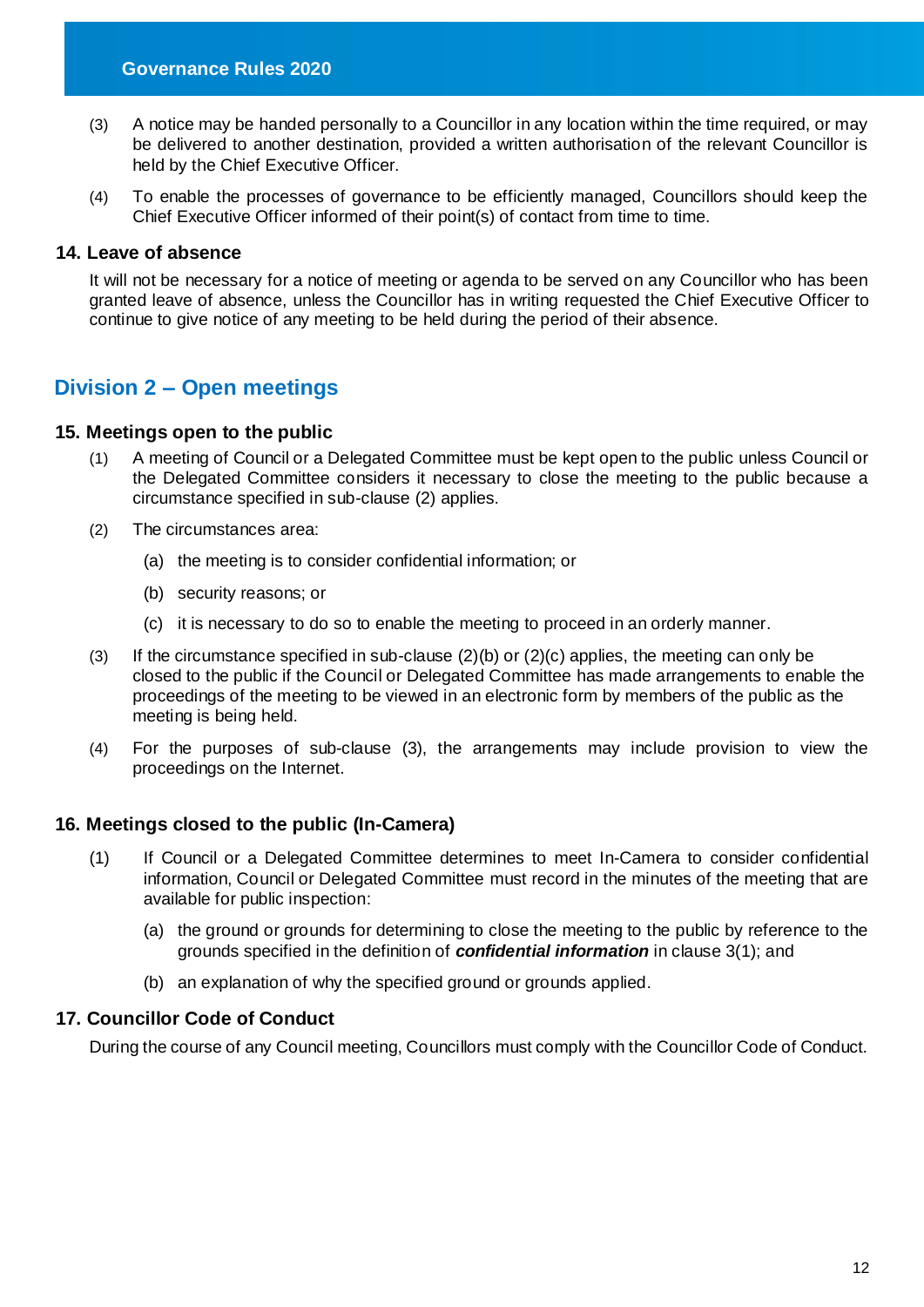## <span id="page-13-0"></span>**Division 3 - Quorums**

#### <span id="page-13-1"></span>**18. Council meetings**

The quorum required for any Council meeting shall be a simple majority, i.e. ½ the total number of Councillors, plus 1. This for Maroondah currently is 5 Councillors.

#### <span id="page-13-2"></span>**19. Meetings of Delegated Committees and Community Asset Committees**

The quorum for a meeting of a Delegated Committee or a Community Asset Committee will be determined by Council for each Committee, but in the absence of Council's determination, the quorum required will be not less than a simple majority of members, i.e.  $\frac{1}{2}$  the total number of members, plus 1.

#### <span id="page-13-3"></span>**20. Inability to gain a quorum**

- (1) If after thirty (30) minutes of the scheduled starting time of any meeting or adjournment a quorum cannot be obtained, those Councillors present, or if there are no Councillors present, the Chief Executive Officer, or in his or her absence, an Authorised Officer, may adjourn the meeting for a period not exceeding 7 days from the date of the adjournment.
- (2) If a Council meeting is adjourned, the Chief Executive Officer must ensure that the agenda for such a meeting is identical to the agenda for the meeting which is deemed to have lapsed.
- (3) The Chief Executive Officer must give all Councillors notice of the meeting and every reasonable attempt shall be made to advise the public of the revised meeting date.

#### <span id="page-13-4"></span>**21. Inability to maintain a quorum**

- (1) If during any meeting or any adjournment of the meeting, a quorum cannot be maintained, those Councillors present, or if there are no Councillors present, the Chief Executive Officer, or in his or her absence, an Authorised Officer, may adjourn the meeting for a period not exceeding 7 days from the date of the adjournment.
- (2) If a Council meeting lapses, the unconcluded business must be included in the agenda for the next Ordinary Council meeting.

#### <span id="page-13-5"></span>**22. Inability to maintain a quorum due to disclosed conflicts of interest**

- (1) This clause applies if Council cannot maintain a quorum because of the number of Councillors who have a Conflict of Interest in a decision in regard to a matter.
- (2) Council must consider whether the decision can be made by dealing with the matter in an alternative manner.
- (3) For the purposes of sub-clause (2), an *alternative manner* may include—
	- (a) resolving to split the matter into 2 or more separate parts, so that a quorum can be maintained for each separate part; or
	- (b) making prior decisions on component parts of the matter at a meeting for which a quorum can be maintained, before deciding the overall matter at a meeting for which a quorum can be maintained.

#### <span id="page-13-6"></span>**23. Notice of adjourned meeting**

(1) The Chief Executive Officer may provide written notice, including by electronic means, of an adjournment; however, where that is not practicable because time does not permit that to occur, then provided a reasonable attempt is made to contact each Councillor, notice by telephone, in person or by some other means will be sufficient.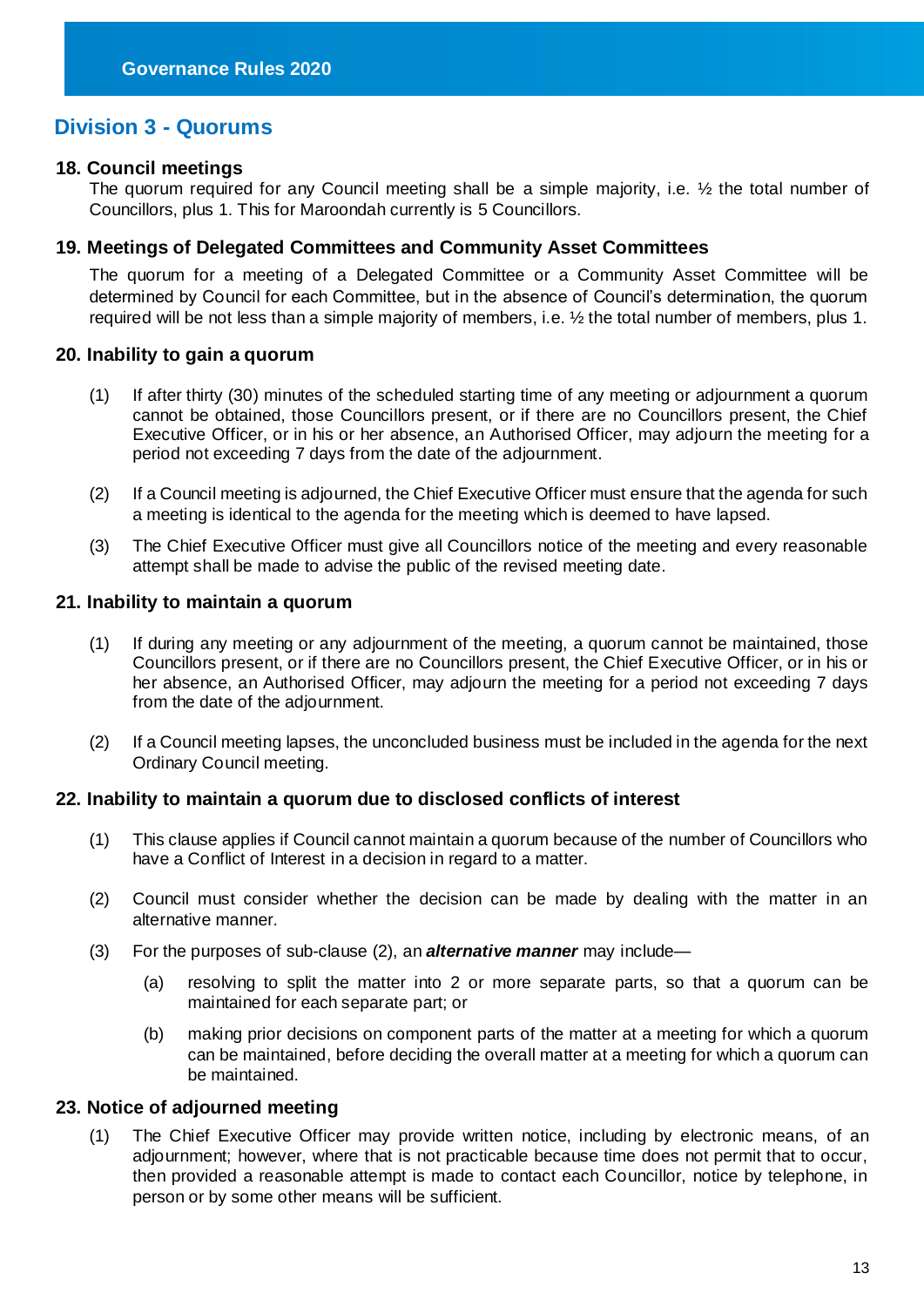(2) Notice of an adjournment must also be published on Council's website, as a minimum, as soon as practical.

## <span id="page-14-0"></span>**Division 4 – Conduct of Business**

#### <span id="page-14-1"></span>**24. Order of Business**

- (1) The Order of Business of Council meetings will be determined by the Chief Executive Officer to facilitate and maintain open, efficient and effective processes of government.
- (2) The Chief Executive Officer should endeavour to be consistent in preparing any agenda from meeting to meeting. However, this should not preclude the Chief Executive Officer from altering the order of business to enhance the fluent and open process of government of the Council or to take advantage of opportunities which may arise from time to time.
- (3) In determining the agenda, the Chief Executive Officer should confer with the Mayor and consider:
	- (a) the general attitude of the Council;
	- (b) convenience to the community and interested community groups;
	- (c) the sensitivity of issues;
	- (d) the interest/s of the community and community groups; and
	- (e) any other relevant factor which may impact on the fluent and open processes of the government of the Council.
- (4) As a guide, the Chief Executive Officer should list items, giving priority as follows:
	- (a) **Ordinary Council Meetings** *(Scheduled Council Meetings)*
		- o Statement of Livestreaming
		- o Prayer
		- o Acknowledgment of Country
		- o Apologies
		- o Declaration of Interests
		- o Confirmation of Minutes
		- o Public Question Time
		- o Officers' Reports
		- o Documents for Sealing
		- o Motions to Review
		- o Late Items / Urgent Business
		- o Requests/Leave of Absence
		- o …In-Camera
	- (b) **Special Council Meetings** *(Unscheduled Council Meetings)*

The Order of business of a Special Council Meeting will be determined by the Chief Executive Officer and will include:

- o Statement of Livestreaming
- o Prayer
- o Acknowledgment of Country
- o Apologies
- o Declaration of Interests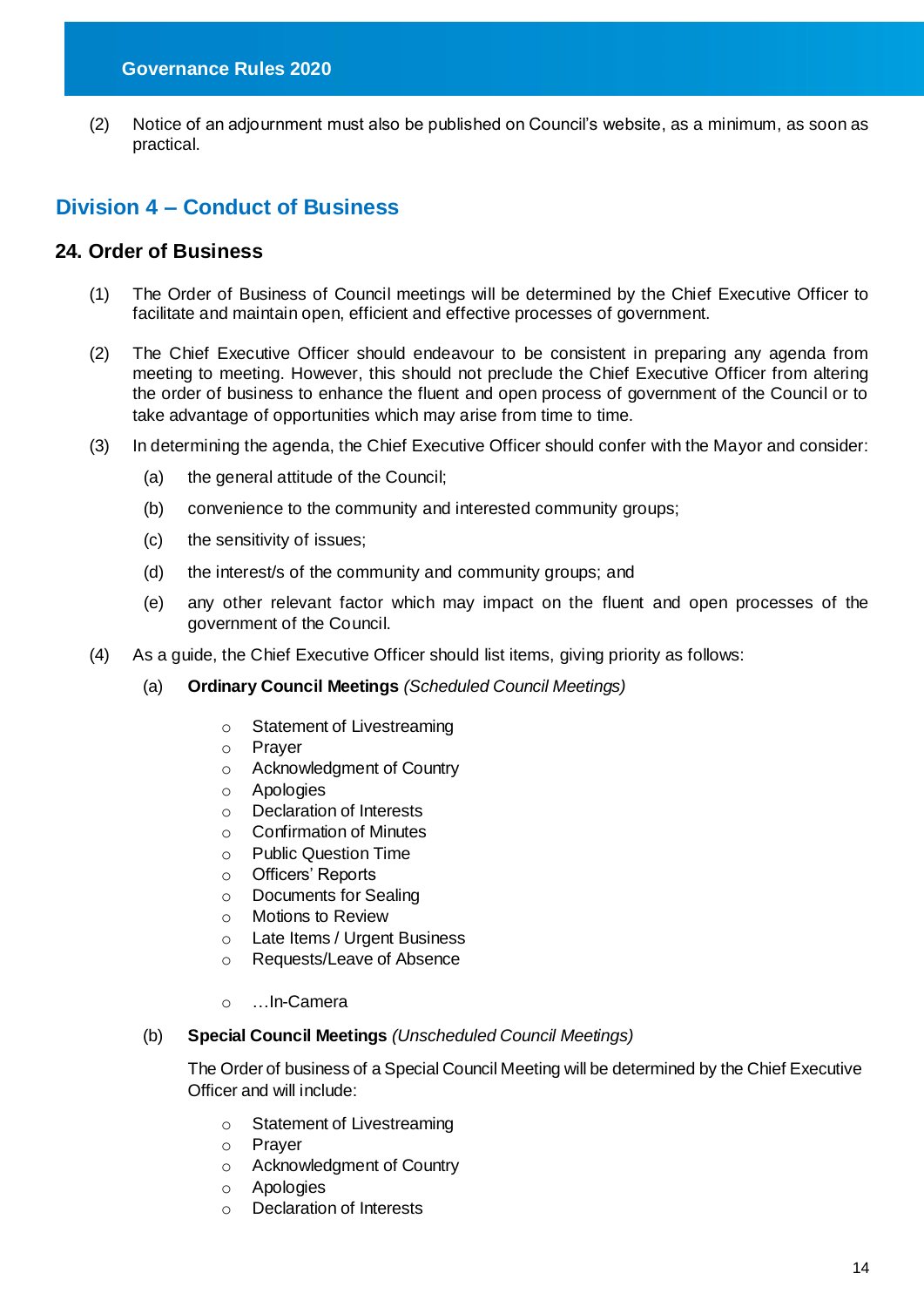#### <span id="page-15-0"></span>**25. Change to Order of Business**

Once an agenda has been sent to Councillors, the Order of Business for that meeting may only be altered by resolution of Council.

#### <span id="page-15-1"></span>**26. Chief Executive Officer may include items on an agenda**

After conferring with the Mayor, the Chief Executive Officer may include any matter on an agenda which he or she thinks should be considered by the meeting.

#### <span id="page-15-2"></span>**27. Late Items/Urgent Business**

Business which has not been listed on the agenda may only be transacted by resolution agreed to by a majority of the Councillors present and voting. Should there be dissent by the majority of Councillors, Council may resolve to place the matter on the agenda for the following Council Meeting.

## <span id="page-15-3"></span>**Division 5 – Motions & Debate**

#### <span id="page-15-4"></span>**28. Form of motion or amendment**

- (1) Any motion or an amendment to a motion must:
	- (a) be moved and seconded;
	- (b) relate to the powers or functions of Council;
	- (c) be in writing, if requested by the Chairperson; and
	- (d) except in the case of urgent business, be relevant to an item of business on the agenda.
- (2) A motion or amendment must not be defamatory or objectionable in language or nature.
- (3) The Chairperson may refuse to accept any motion or amendment which contravenes this clause.
- (4) A motion or amendment cannot be withdrawn without the consent of the meeting.
- (5) A recommendation made in a report that forms part of an agenda item before a meeting has no standing until moved as a motion and seconded.

#### <span id="page-15-5"></span>**29. Moving a motion** *(except Procedural Motion)*

- (1) The procedure for any motion is:
	- (a) upon the call given by the Chairperson*,* the mover must state the motion without speaking to it;
	- (b) unless the motion is a Procedural Motion, it must be seconded by a Councillor other than the mover;
	- (c) a motion or amendment which is not seconded, lapses;
	- (d) if the motion is seconded, the Chairperson must request:
		- (i) the mover to address Council on the motion;
		- (ii) the seconder to address Council on the motion (who may, without speaking on the motion, reserve his or her address until later in debate); and
		- (iii) any Councillor opposed, to debate the motion; and
		- (iv) any other Councillors for and against the motion to debate in turn in alternative sequence. When the sequence of alternative speakers is exhausted, any other Councillor that wishes to debate the motion.
- (2) Prior to a motion being moved, the Chairperson may request a member of Council Officer to introduce the report relevant to the item on the agenda being considered by the Meeting.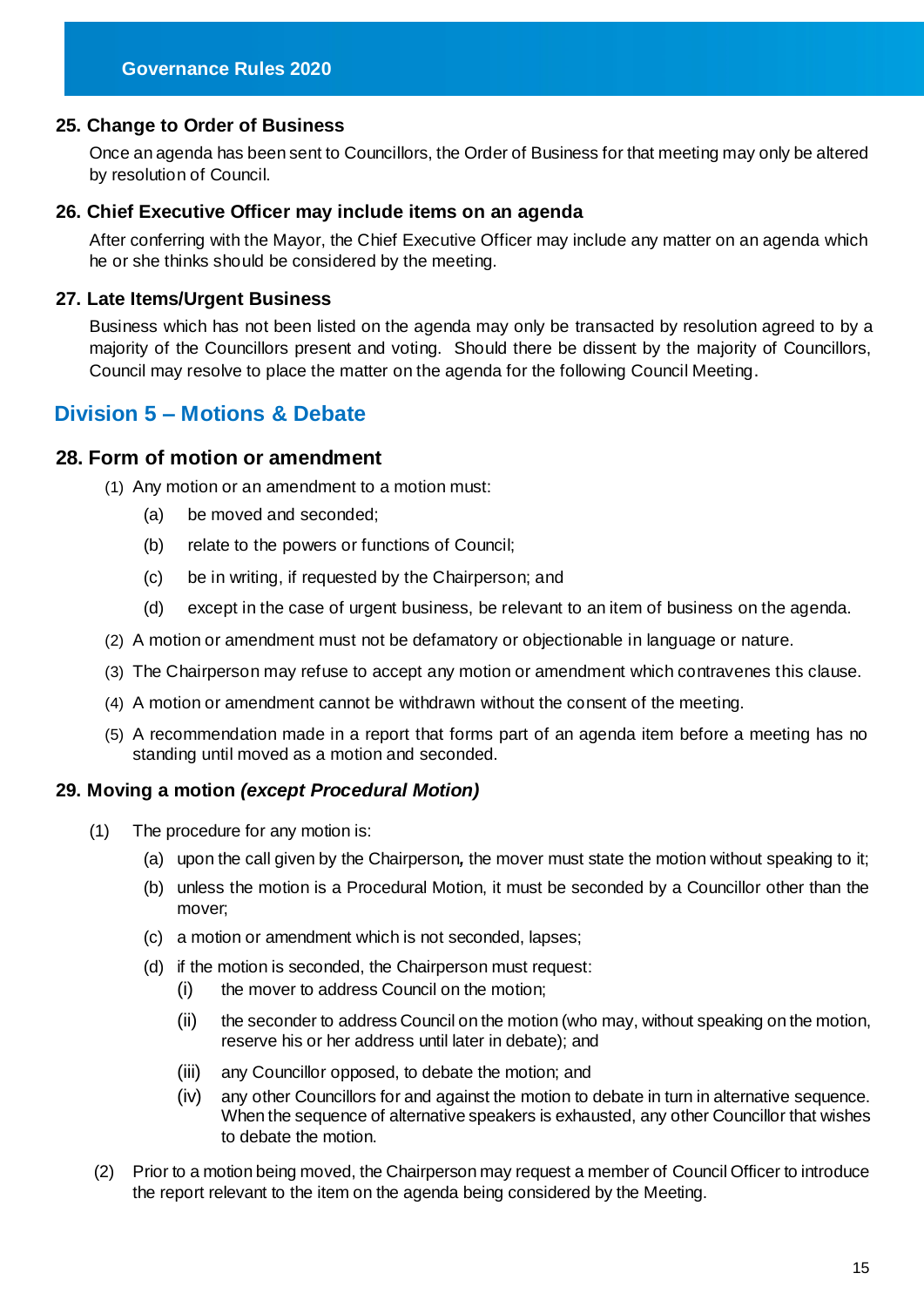#### <span id="page-16-0"></span>**30. Procedure for proposing a motion**

Any Councillor desirous of proposing a motion or amendment or taking part in discussion thereon shall stand, address the Chairperson, and shall not be interrupted except by the Chairperson or upon a point of order. If a Councillor is interrupted by the Chairperson or upon a point of order, he or she shall resume his or her seat until the Chairperson has ceased speaking, or the point of order has been determined.

#### <span id="page-16-1"></span>**31. Agreed alteration to a motion**

- (1) With the leave of the Chairperson, both the mover and the seconder of a motion may agree to an alteration proposed by another Councillor.
- (2) Any such alteration shall not be regarded as an amendment to the motion.

#### <span id="page-16-2"></span>**32. Adequate debate**

Adequate debate must occur where an issue is contentious in nature. In such cases, every Councillor shall be given an opportunity to speak and requested to do so by the Chairperson.

#### <span id="page-16-3"></span>**33. Sufficient debate**

If several Councillors have addressed the meeting with the same or very similar viewpoints, then the Chairperson will draw the meeting's attention to the fact that sufficient debate has occurred on that viewpoint and seek different opinions

#### <span id="page-16-4"></span>**34. Right of reply**

- (1) The mover of a motion which has not been amended may, once debate has been exhausted, have a right of reply to matters raised during debate but cannot introduce any new material.
- (2) After the right of reply has been exercised, the mover of a motion shall not introduce new material and, immediately after the right of reply has been taken, the motion must be put to the vote by the Chairperson without any further discussion or debate.

#### <span id="page-16-5"></span>**35. No right of reply for amendments**

No right of reply is available where an amendment is before the Council.

#### <span id="page-16-6"></span>**36. Moving an amendment**

A motion having been moved and seconded may be amended by leaving out, inserting or adding words which must be relevant to the motion and framed so as to complement it as an intelligible and consistent whole.

#### <span id="page-16-7"></span>**36. Who may propose an amendment?**

- (1) An amendment may be proposed or seconded by any Councillor, other than the mover or seconder of the original motion.
- (2) No Councillor may move or second more than one amendment to the same motion.

#### <span id="page-16-8"></span>**38. Who may debate an amendment?**

A Councillor may address the meeting once on any amendment, whether or not they have spoken to the original motion, provided that debate is confined to the terms of the amendment.

#### <span id="page-16-9"></span>**39. How many amendments may be proposed?**

Any number of amendments may be proposed to a motion but only one amendment may be accepted by the Chairperson at any one time. No second or subsequent amendment can be taken into consideration until the previous amendment has been dealt with.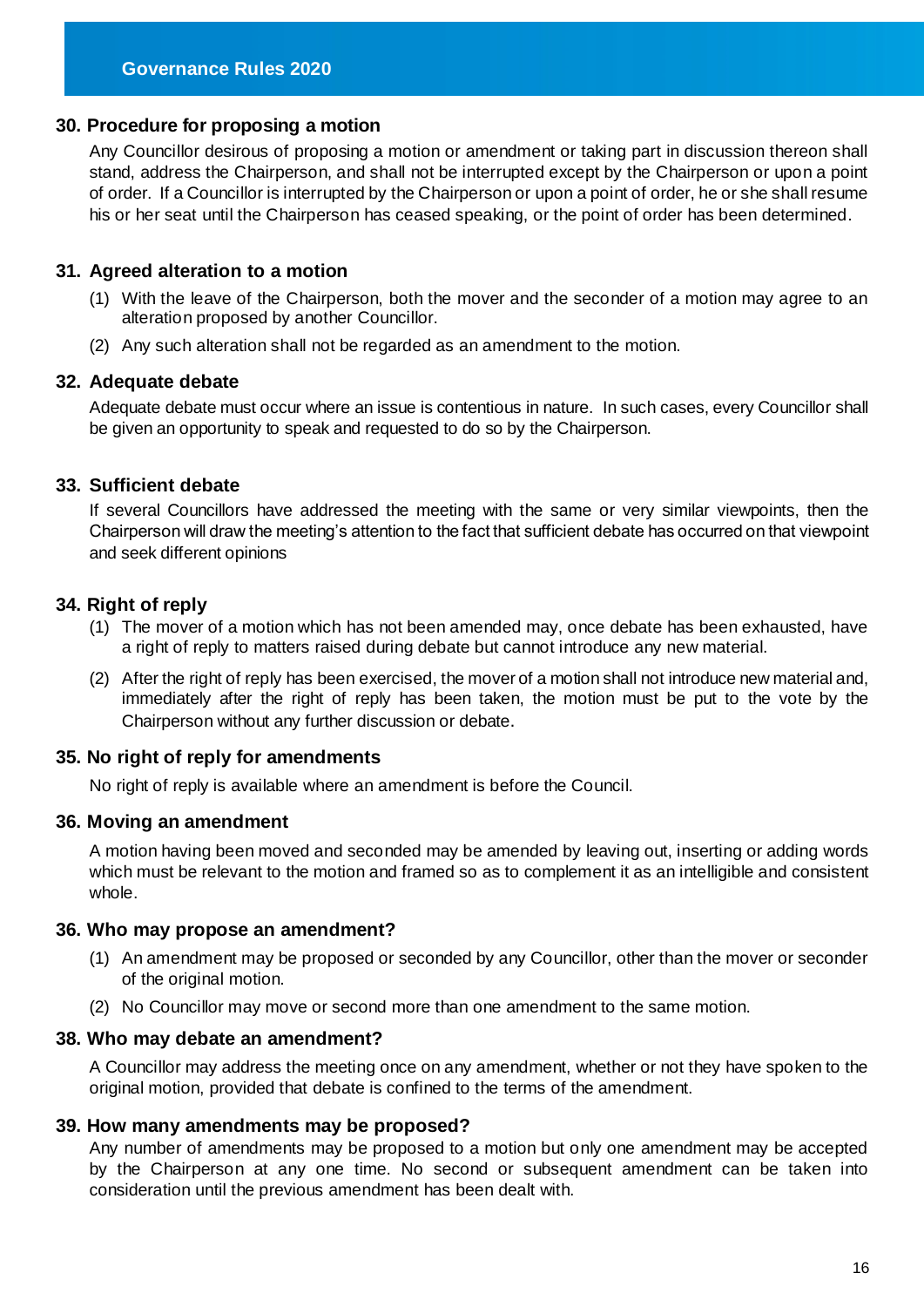#### <span id="page-17-0"></span>**40. An amendment once carried**

If the amendment is adopted it becomes the substantive motion and, as such, shall be put to the vote by the Chairperson, but only after Councillors who did not speak to the motion have exercised their right to do so.

#### <span id="page-17-1"></span>**41. Foreshadowing motions**

- (1) At any time during debate, a Councillor may foreshadow a motion to inform the Council of their intention to move a motion at a later stage in the meeting, but this does not extend any special right to the foreshadowed motion.
- (2) A motion foreshadowed may be prefaced with a statement that, in the event that a particular motion before the meeting is resolved in a certain way, a Councillor intends to move an alternative or additional motion.
- (3) A motion foreshadowed has no procedural standing and is merely a means to assist the flow of the meeting.
- (4) The Chief Executive Officer is not required to record foreshadowed motions in the Minutes until the foreshadowed motion is formally moved.

#### <span id="page-17-2"></span>**42. Withdrawal of motions**

Before any motion is put to the vote, it may be withdrawn by resolution.

#### <span id="page-17-3"></span>**43. Separation of motions**

Where a motion contains more than one part, a Councillor may request the Chairperson to put the motion to the vote in separate parts.

#### <span id="page-17-4"></span>**44. Chairperson may separate motions**

- (1) The Chairperson may decide to put any motion to the vote in separate parts.
- (2) Where a motion contains several parts or is complicated, it may be separated to avoid difficulties, particularly if different Councillors have differing views about the several parts of the motion.

#### <span id="page-17-5"></span>**45. Motions in writing**

- (1) Where a motion is lengthy, complicated or the exact intention of the motion is not clear the Chairperson may require a Councillor to submit their motion in writing.
- (2) The Chairperson may wish to suspend the meeting while the motion is being written or may request the Council to defer the matter until the motion has been written, allowing the meeting to proceed uninterrupted.

#### <span id="page-17-6"></span>**46. Debate must be relevant to the motion**

- (1) Debate must always be relevant to the question before the Chair, and if not, the Chairperson may request the Councillor to confine debate to the subject matter.
- (2) If after being requested to confine debate to the motion before the Chair, the Councillor continues to debate irrelevant matters, the Chairperson may require the Councillor to not speak further in respect of the matter before the Chair.

#### <span id="page-17-7"></span>**47. When a resolution is acted upon**

- (1) The Chief Executive Officer or other Council Officer may initiate action or cause action to be initiated on any Council resolution at any time after the close of the meeting at which it was carried.
- (2) A resolution will be considered as having been acted upon once its details have been formally communicated to a person affected by or reliant on the resolution or where a statutory procedure has been actioned.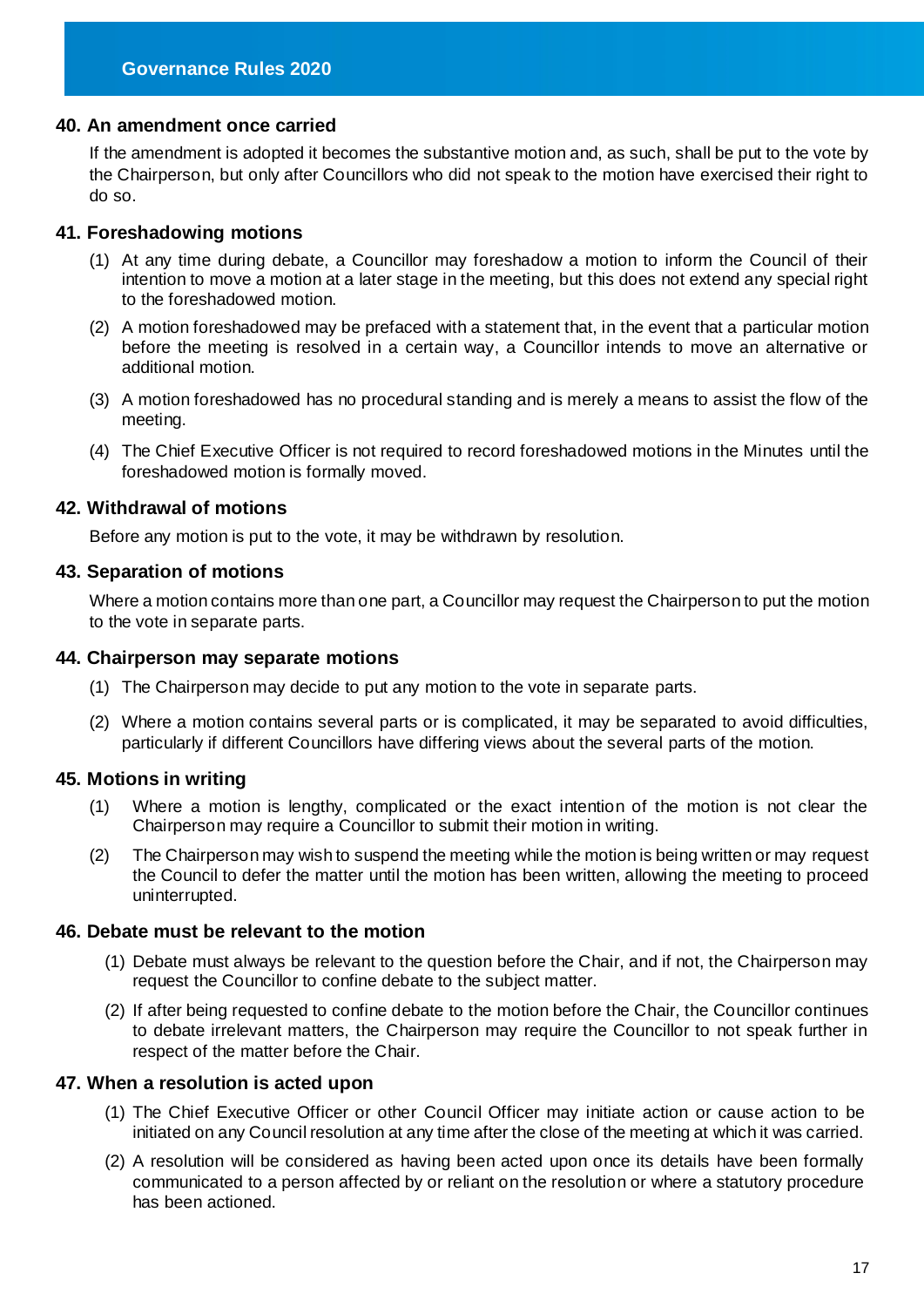#### <span id="page-18-0"></span>**48. Suspension and Resumption of Standing Orders**

- (1) The provisions of these Governance Rules may be suspended for a particular purpose by resolution of the Council.
- (2) The suspension of standing orders should be used to enable full discussion of any issue without the constraints of formal meeting procedure.

An appropriate motion would be:

#### *"That Standing Orders be suspended to enable discussion on …………."*

(3) Once the discussion has taken place, and before any motion can be put, the Resumption of Standing Orders will be necessary.

An appropriate motion would be: *"That Standing Orders be resumed."* 

#### <span id="page-18-1"></span>**49. No motions may be accepted during the Suspension of Standing Orders**

No motion may be accepted by the Chair or be lawfully dealt with during any Suspension of Standing Orders.

## <span id="page-18-2"></span>**Division 6 – Points of Order**

#### <span id="page-18-3"></span>**50. Points of Order**

A Point of Order is an objection that the motion, amendment or statement made is:

- (1) contrary to these Governance Rules or the provisions of Act;
- (2) defamatory or disloyal;
- (3) irrelevant;
- (4) improper;
- (5) obscene; or
- (6) outside Council's legal powers.

#### <span id="page-18-4"></span>**51. Procedure for a Point of Order**

A Councillor may make a point of order by stating, **"Point of Order"**, at which time the Chairperson must suspend the debate and request the Councillor to state the Point of Order as follows:

- (1) identify the Point of Order; and
- (2) the reason for bringing it to the attention of the Chairperson.

#### <span id="page-18-5"></span>**52. Interruption for a Point of Order**

A Councillor who is addressing the meeting must not be interrupted unless called to order when they must remain silent until the Councillor raising the point of order has been heard and the Point of Order determined by the Chairperson.

#### <span id="page-18-6"></span>**53. Valid points of order**

A point of order may be raised in relation to:

- (1) a procedural matter;
- (2) a Councillor who is, or appears to be, out of order; or
- (3) any act of disorder.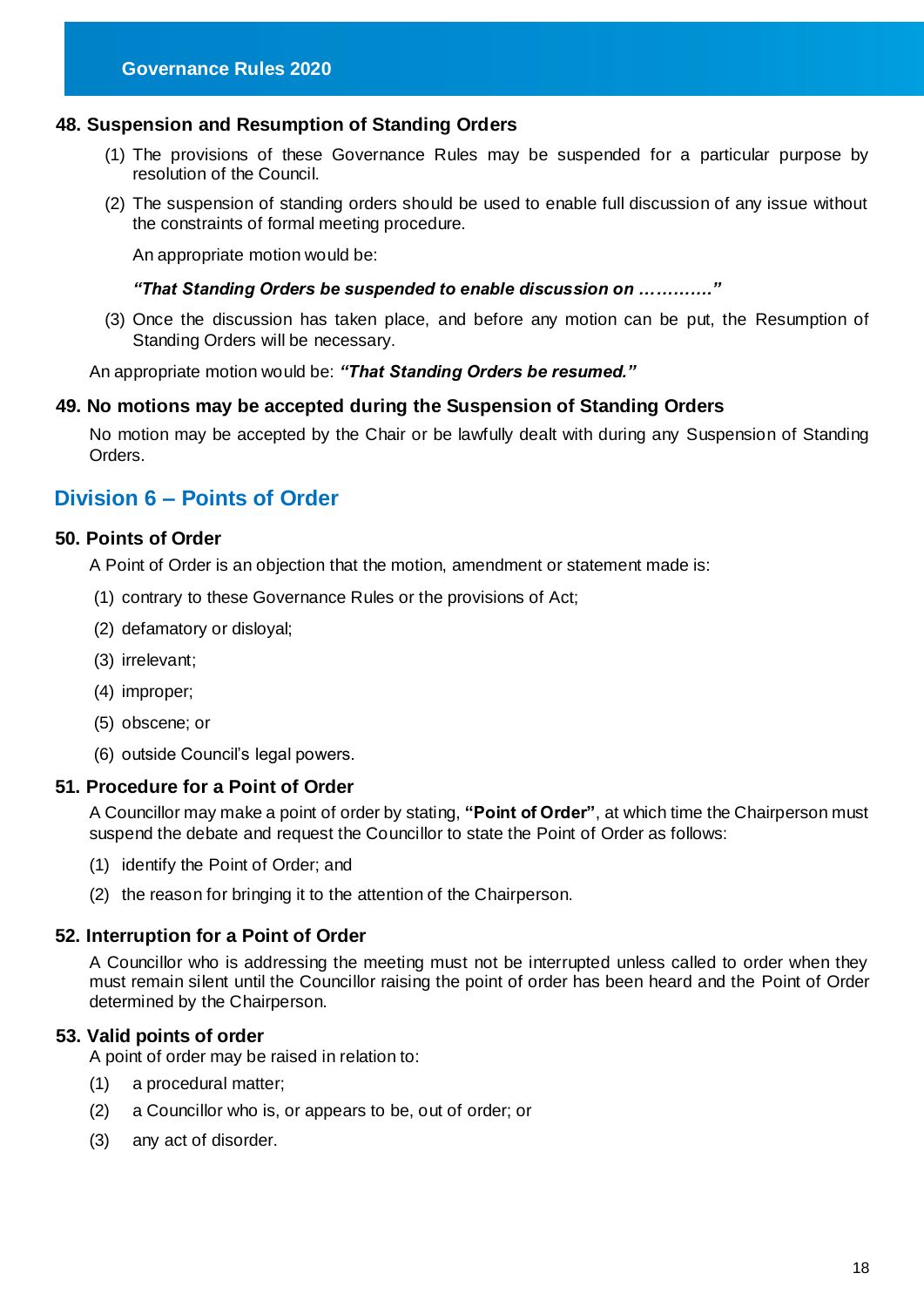#### <span id="page-19-0"></span>**54. Chairperson may adjourn to consider**

- (1) The Chairperson may adjourn the meeting to consider a point of order otherwise she or he must rule on it as soon as it is raised.
- (2) All other matters before Council are to be suspended until the point of order is decided.

#### <span id="page-19-1"></span>**55. Consideration of Point of Order**

- (1) If called to order, a Councillor must remain silent until the Point of Order is decided unless they are requested by the Chairperson to provide an explanation.
- (2) The Chairperson may adjourn the meeting to consider a Point of Order otherwise the Chairperson must rule on it as soon as it is raised.
- (3) The Chairperson will decide all Points of Order by stating the provision, rule, practice or precedent which they consider applicable to the point raised without entering into any discussion or comment.

#### <span id="page-19-2"></span>**56. Final ruling on a Point of Order / Disagreeing with the Chairperson's ruling**

- (1) The decision of the Chairperson in respect to a Point of Order raised will not be open for discussion and will be final and conclusive unless the majority of Councillors present move a motion of dissent.
- (2) A motion of dissent on a Point of Order must contain the relevant provision, rule, practice or precedent to be relied upon in substitution for the Chairperson's ruling.
- (3) A motion of dissent in relation to a Point of 0rder is not a motion of dissent in the Chairperson and the Chairperson must continue to chair the Council Meeting.
- (4) A motion of dissent on a point of order will take precedence over all other business and, if carried, must be acted on instead of the ruling given by the Chairperson.

## <span id="page-19-3"></span>**Division 7 – Procedural Motions**

#### <span id="page-19-4"></span>**57. Procedural Motions**

- (1) Unless otherwise prohibited, a procedural motion may be moved at any time and must be dealt with immediately by the Chairperson.
- (2) Procedural motions are not required to be seconded.
- (3) The mover of a procedural motion must not have moved, seconded or spoken to any motion before the Chair or any amendment of it.
- (4) A procedural motion cannot be moved by the Chairperson.
- (5) Unless otherwise provided, debate on a procedural motion is not permitted and the mover does not have a right of reply.
- (6) Unless otherwise provided, a procedural motion cannot be amended.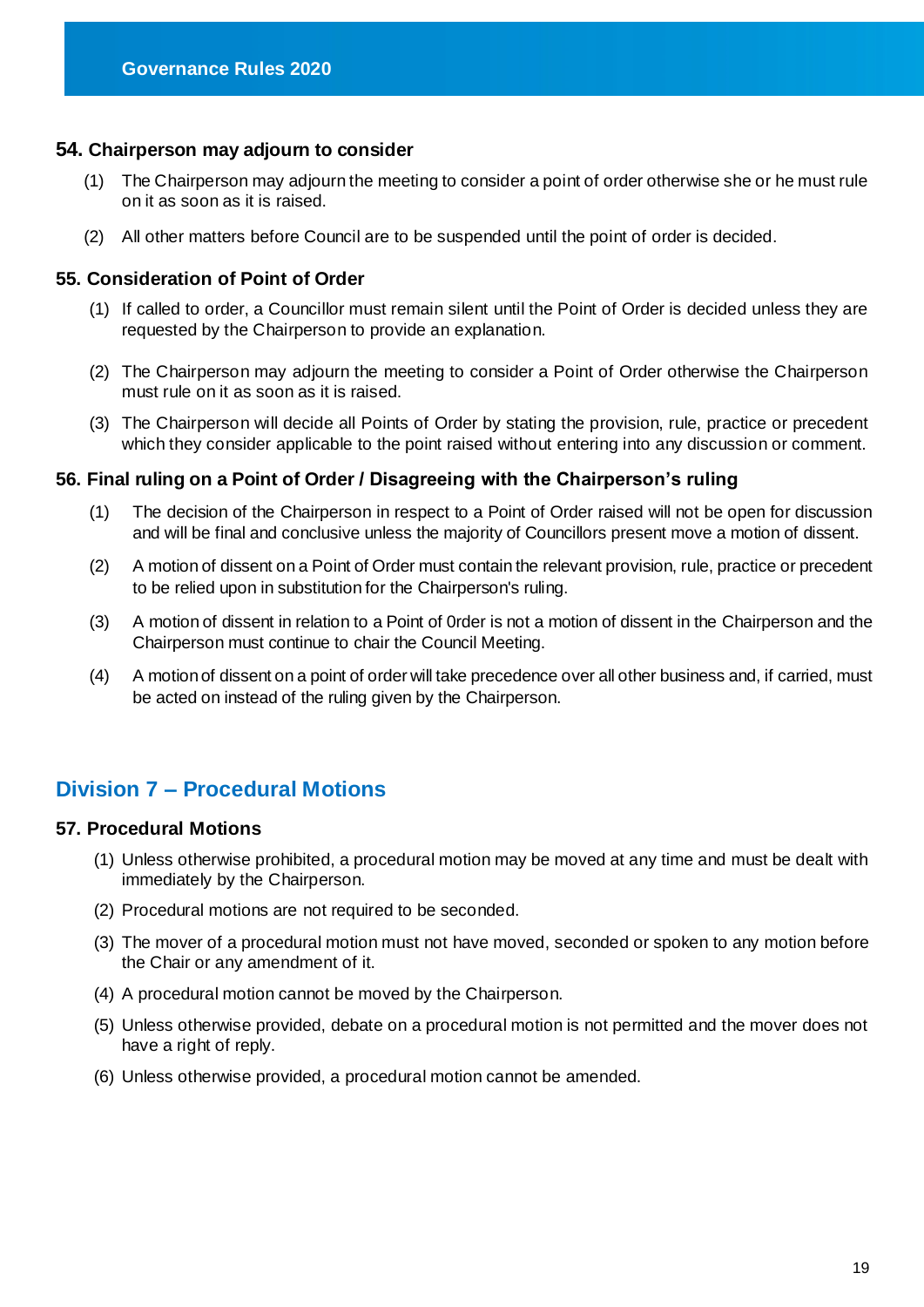#### <span id="page-20-0"></span>**58. The closure**

- (1) A motion *"That the motion be now put.":*
	- (a) is a procedural motion which if carried to an original motion, requires that the original motion must be put to the vote immediately, without any further debate, discussion or amendment; and
	- (b) if carried in respect to an amendment, requires that the amendment be put to the vote immediately without any further debate or discussion and allows debate on the original motion to continue; and
	- (c) if lost, allows debate to continue unaffected.
- (2) The Chairperson has the discretion to reject such a motion for closure if the motion upon which it is proposed has not been sufficiently debated.

#### <span id="page-20-1"></span>**59. Adjourning the debate**

A motion *"That the motion and amendments now before the meeting be adjourned until………..":*

- (a) is a procedural motion which cannot be moved while another Councillor is speaking or during the election of a Chairperson; and
- (b) may be debated but may only be amended in relation to the time, date and place of the proposed adjournment.

#### <span id="page-20-2"></span>**60. Adjournment of meeting**

A motion *"That the meeting be adjourned until……….."*

- (a) is a procedural motion which cannot be moved while another Councillor is speaking or during the election of a Chairperson; and
- (b) may be debated but may only be amended in relation to the time, date and place of the proposed adjournment.

## <span id="page-20-3"></span>**Division 8 – Speaking times**

#### <span id="page-20-4"></span>**61. Speaking times**

Unless a motion for an extension of time has been carried, the maximum speaking times will be:

- (1) the mover of a motion 3 minutes;
- (2) the mover of a motion when exercising his or her right of reply 3 minutes;
- (3) any other Councillor 3 minutes;

#### <span id="page-20-5"></span>**62. Chairperson's right to speak**

The Chairperson may address any meeting on any matter under discussion.

#### <span id="page-20-6"></span>**63. Personal explanations**

- (1) A Councillor or Council Officer may, at any Council Meeting and at a time decided by the Chairperson, make a personal explanation for a period not exceeding 2 minutes, on any statement made affecting that Councillor or Council Officer.
- (2) A personal explanation shall be heard in silence and shall not be debated

#### <span id="page-20-7"></span>**64. Extension of speaking times by resolution of Council**

An extension of the speaking time may be granted by resolution of Council but only one extension is permitted for each speaker on any question.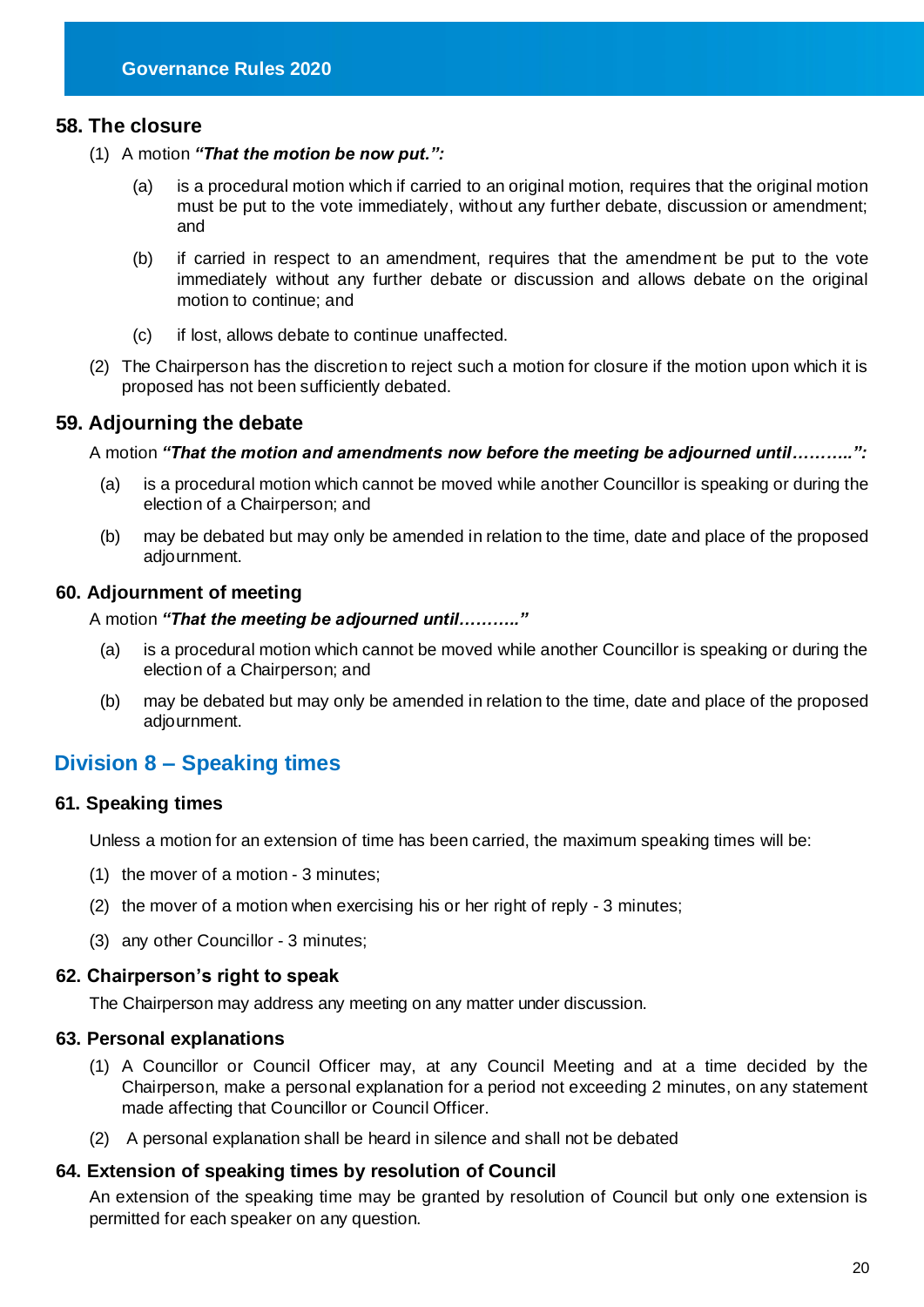#### <span id="page-21-0"></span>**65. When an extension can be proposed**

A motion for extension of speaking time must be proposed either:

- (1) immediately before the speaker commences debate;
- (2) during the speaker's debate; or
- (3) immediately after the speaker has concluded debate.

#### <span id="page-21-1"></span>**66. No extension after next speaker has commenced**

A motion for an extension of speaking time cannot be accepted by the Chairperson if another speaker has commenced their debate.

#### <span id="page-21-2"></span>**67. Length of extension**

- (1) Any extension of speaking time must not exceed 3 minutes.
- (2) Multiple extensions of time may be granted by resolution of Council.

## <span id="page-21-3"></span>**Division 9 – Voting at meetings**

#### <span id="page-21-4"></span>**68. How determined**

To determine a matter before a meeting, the Chairperson will first call for those in favour of the motion and then those opposed to the motion and will declare the result to the meeting.

#### <span id="page-21-5"></span>**69. By showing of hands**

In meetings that are required by the Act to be open voting on any matter will be by show of hands.

#### <span id="page-21-6"></span>**70. When a Division is permitted**

- (1) A Division may be requested by any Councillor on any matter.
- (2) The request must be made to the Chairperson either immediately prior to or immediately after the vote has been taken but cannot be requested after the next item of business has commenced.

#### <span id="page-21-7"></span>**71. Procedure for a Division**

- (1) Once a Division has been requested the Chairperson will call for a show of hands by those Councillors voting for the motion and then those Councillors opposed to the motion.
- (2) The Chairperson shall name those Councillors voting for the motion, those Councillors voting against the motion, and any Councillor abstaining from voting, and the names shall be recorded in the Minutes of the meeting.
- (3) Any Councillor abstaining from voting must state their reason for doing so to enable the reason to be recorded in the Minutes of the meeting.

#### <span id="page-21-8"></span>**72. Between the original vote and a Division**

No Councillor is prevented from changing their original vote at the voting on the division, and the voting by Division will determine the Council's resolution on the issue.

#### <span id="page-21-9"></span>**73. No discussion once Motion declared**

Once a vote on a motion has been taken, no further discussion relating to the motion will be allowed unless the discussion is:

- (a) for a Councillor to request that his or her opposition to the motion be recorded in the minutes; or
- (b) where a subsequent notice of motion follows a rescission motion.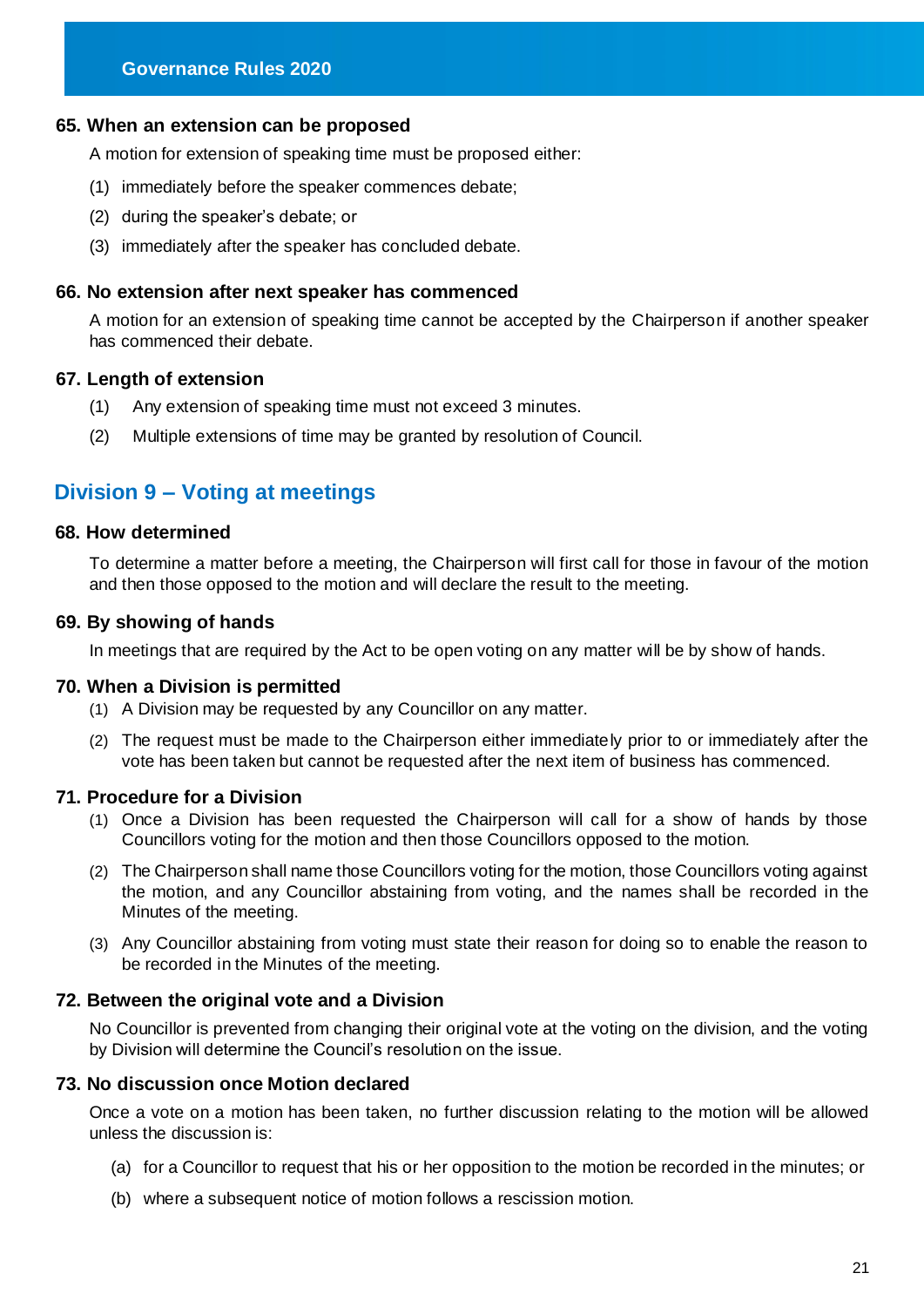#### <span id="page-22-0"></span>**74. Addressing the meeting**

- (1) Except for the Chairperson, any Councillor or person who addresses the meeting must stand and direct all remarks through the Chair.
- (2) Despite sub-clause (1), the Chairperson may permit any Councillor or person to remain seated while addressing the Chairperson, for reasons of sickness, infirmity, disability or otherwise at his or her discretion.
- (3) Any person addressing the Chair should refer to the Chairperson as:
	- Madam Mayor; or
	- Mr. Mayor; or
	- Madam Chairperson; or
	- Mr. Chairperson as the case may be.
- (4) Councillors, other than the Mayor, should be addressed as Cr. .........(surname).
- (5) Council Officers should be addressed as Mrs., Ms., Miss or Mr. ...........(surname), or by position title.

## <span id="page-22-1"></span>**Division 10 – Minutes**

#### <span id="page-22-2"></span>**75. Keeping Minutes**

- (1) The Chief Executive Officer must ensure that minutes are kept of all meetings of Council, Delegated Committees and Community Asset Committee.
- (2) The minutes of any Council meeting must record:
	- (a) the date, place, time, duration and nature of the meeting;
	- (b) the names of Councillors present, including the ward they represent;
	- (c) apologies and leaves of absence;
	- (d) the names of Council Officers present with their organisational title;
	- (e) the arrival and departure time of Councillors during the course of the meeting;
	- (f) every motion and amendment moved, including the mover and seconder of any motion or amendment;
	- (g) the outcome of every motion that is, whether it was put to the vote and the result of either CARRIED, LOST, WITHDRAWN, LAPSED, AMENDED;
	- (h) procedural motions which should be highlighted;
	- (i) where a valid Division is called, a table of the names of every Councillor and the way their vote was cast; either FOR, AGAINST or ABSTAINED and the Councillor's stated reason for any abstained vote;
	- (j) when requested by a Councillor, a record of their support or opposition for any motion;
	- (k) details of failure to achieve or maintain a quorum and any adjournment whether as a result or otherwise;
	- (l) details of any question directed or taken upon notice;
	- (m) details of any deputations made to the Council;
	- (n) the time and reason for any adjournment of the meeting or suspension of standing orders;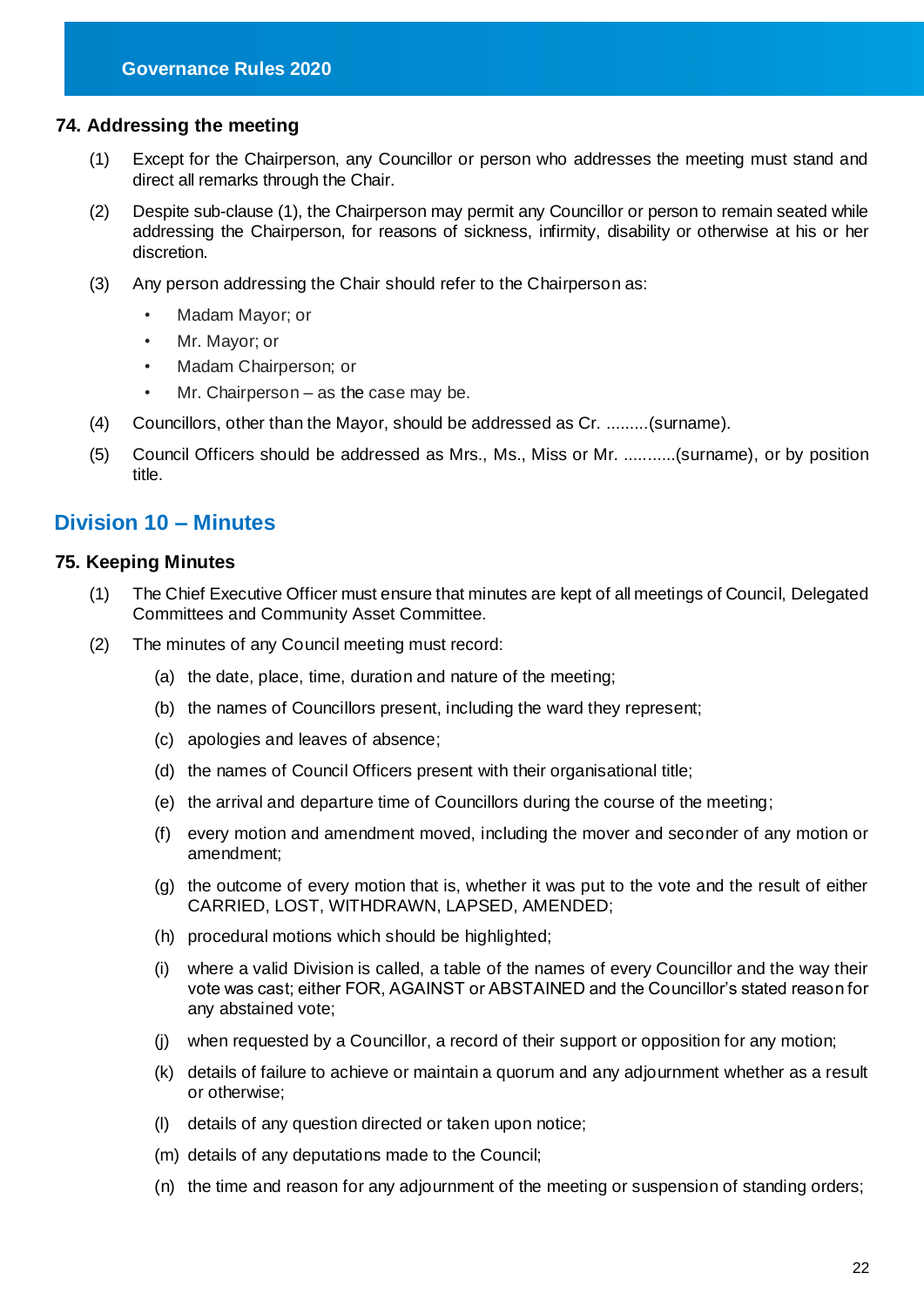- (o) details of failure to achieve or maintain a quorum and any adjournment whether as a result or otherwise;
- (p) disclosure by a Councillor of a Conflict of Interest and the details associated with that disclosure required by section 130 and 131 of the Act and any disclosure of Conflict of Interest by the Chief Executive Officer required by section 126 of the Act; and
- (q) any other matter which the Chief Executive Officer thinks should be recorded to clarify the intention of the meeting or the reading the Minutes;
- (r) closure of the meeting to members of the public and the reasons for such closure.
- (3) In addition, every page of the Minutes should:
	- (a) be consecutively page numbered; and
	- (b) contain consecutive item numbers which are clearly headed with a subject, titles and where appropriated sub-title and file references.

#### <span id="page-23-0"></span>**76. Confirmation of Minutes**

(1) An appropriate motion to confirm the Minutes would be:

#### *"That the minutes of the (type of meeting) held on (date of meeting) be confirmed."*

(2) If some slight alteration is required to the minutes, then the following words could be added:

#### *"subject to the following alteration(s)"*

(3) If the Confirmation of the Minutes is to be postponed, an appropriate motion would be: *"That the Confirmation of Minutes be held over until………..:" or* 

*"That the Confirmation of Minutes be held over and relisted on the next Agenda."* 

- (4) The Chairperson of the meeting at which the minutes were confirmed is required to verify the minutes by initialling each page of the minutes and by signature on the final page.
- (5) No discussion or debate on the confirmation of minutes will be permitted except where their accuracy as a record of the proceedings of the meeting to which they relate is questioned.

#### <span id="page-23-1"></span>**77. Objection to Confirmation of Minutes**

If a Councillor is dissatisfied with the accuracy of the minutes, then they must:

- (a) state the item or items with which he or she is dissatisfied; and
- (b) propose a motion clearly outlining the alternative wording to amend the minutes.

#### <span id="page-23-2"></span>**78. Deferral of Confirmation of Minutes**

Council may defer the confirmation of minutes until later in the meeting or until the next meeting as appropriate.

#### <span id="page-23-3"></span>**79. Availability of Minutes**

The Chief Executive Officer will make available confirmed minutes of open meetings of Council and Delegated Committees together with relevant reports on Council's website.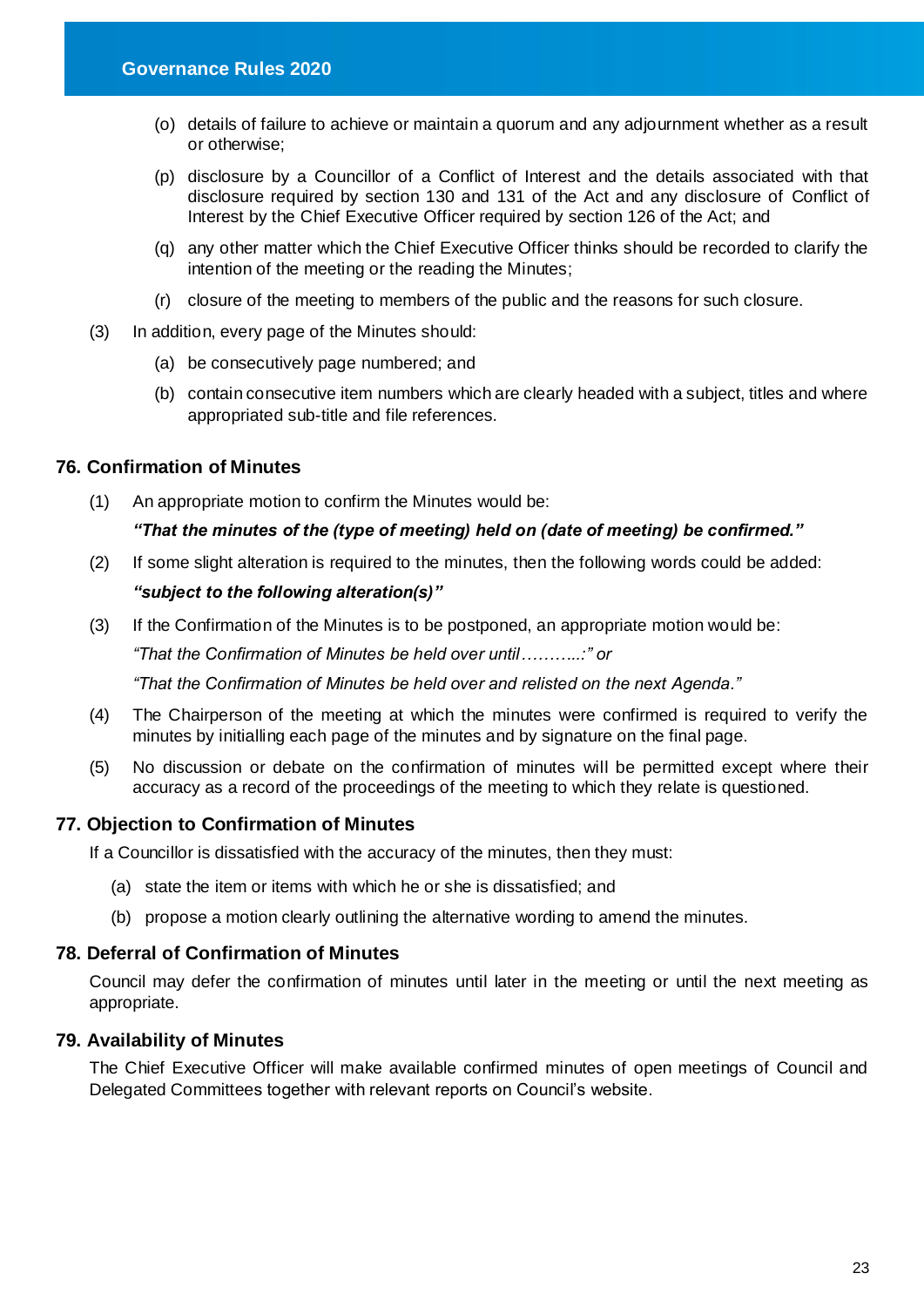#### <span id="page-24-0"></span>**80. Recording of meetings**

- (1) The Chief Executive Officer (or other person authorised by the Chief Executive Officer) may record with appropriate recording equipment the proceedings of a Council meeting.
- (2) Subject to sub-clause (1) a person must not operate any visual or sound recording equipment at any Council meeting without first obtaining the consent of Council or the Chairperson. Such consent may be at any time during the course of such meeting be revoked by Council or the Chairperson.

## <span id="page-24-1"></span>**Division 11 – Notice to Review**

#### <span id="page-24-2"></span>**81. Procedure**

- (1) A Councillor may propose a motion to review a decision of Council provided:
	- (a) the decision has not been acted upon; and
	- (b) a notice ('Notice to Review') signed by three Councillors is delivered to the Chief Executive Officer by 10 a.m. on the morning following the Council Meeting, at which the decision was taken. The Notice to Review must outline the:
		- (i) decision proposed to be reviewed; and
		- (ii) Council Meeting and date when the decision was made.
	- (2) A decision will be acted upon once its details have been formally communicated to persons affected by, or reliant on, the resolution or where a statutory procedure has been carried out as a result of that decision.
	- (3) The failure of a Councillor to receive notice of the Notice to Review shall not in any way invalidate Council considering and resolving upon such Notice to Review.

#### <span id="page-24-3"></span>**82. Must be listed on Agenda**

The Chief Executive Officer must list the Notice to Review, and if more than one, in the order each Notice to Review was received, on the next appropriate agenda.

#### <span id="page-24-4"></span>**83. If not moved**

If a Notice to Review is not moved at the Council meeting for which it is listed, it will lapse.

#### <span id="page-24-5"></span>**84. May be moved by any Councillor**

A Notice to Review listed on a meeting agenda may be moved by any Councillor present but cannot be amended

#### <span id="page-24-6"></span>**85. If lost**

If a Notice to Review is lost, a similar motion cannot be put before the Council for at least 3 months from the date it was last lost, unless the Council resolves that the notice be relisted at a future meeting.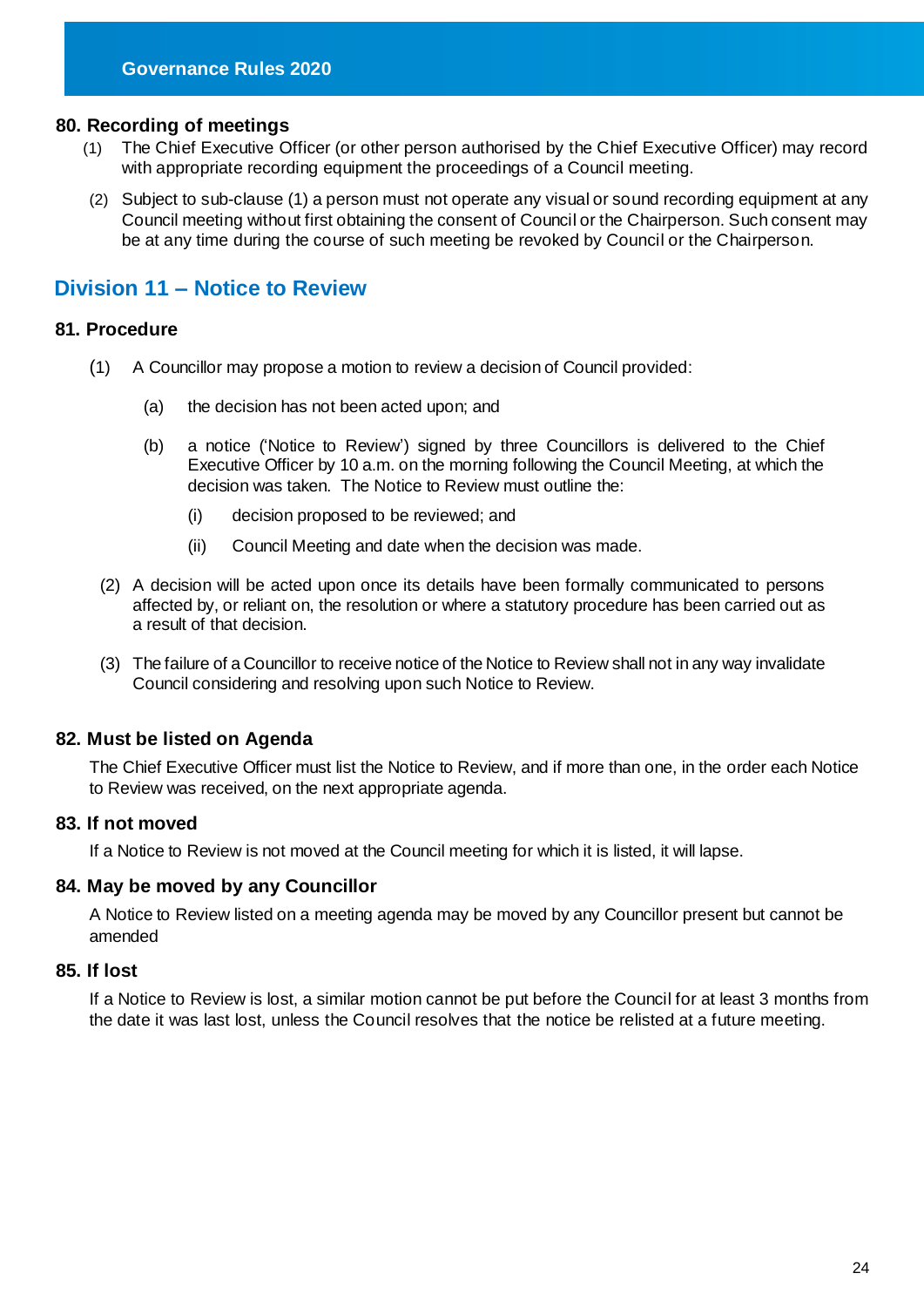## <span id="page-25-0"></span>**Division 12 – Confidential Information**

#### **86. Confidential Information**

- (1) If, after the repeal of section 77(2)(c) of the *Local Government Act 1989*, the *Chief Executive Officer* is of the opinion that information relating to a meeting is confidential information within the meaning of the *Act*, he or she may designate the information as confidential and advise Councillors and/or members of Council staff in writing accordingly.
- (2) Information which has been designated by the *Chief Executive Officer* as *confidential information* within the meaning of the *Act*, and in respect of which advice has been given to Councillors and/or members of Council staff in writing accordingly, will be presumed to be *confidential information.*

## <span id="page-25-1"></span>**Division 13 – Additional duties of Chairperson**

#### <span id="page-25-2"></span>**87. Chairperson's duties and discretions**

In addition to other duties and discretions provided in these Governance Rules, the Chairperson has the following duties:

- (1) The Chairperson must not accept any motion question or statement which is determined by the Chairperson to be:
	- (a) derogatory, defamatory, malicious, abusive or objectionable in language or substance; or embarrassing to any Councillor or Council Officer.
	- (b) vague or unclear in intention;
	- (c) outside the powers of Council;
	- (d) irrelevant to the item being considered;
	- (e) purporting to be an amendment but is not; or
- (2) The Chairperson must allow the Chief Executive Officer the opportunity to correct factual errors or incorrect assertions that arise during the Meeting.
- (3) The Chairperson must ensure that silence is preserved in the public galley during a Meeting.
- (4) The Chairperson must call to order any person if their behaviour is disruptive or unruly during any Meeting.

#### <span id="page-25-3"></span>**88. Chairperson's Ruling**

Where the Meeting Rules do not provide for a procedure for a Meeting, the Chairperson will determine the procedure to be followed.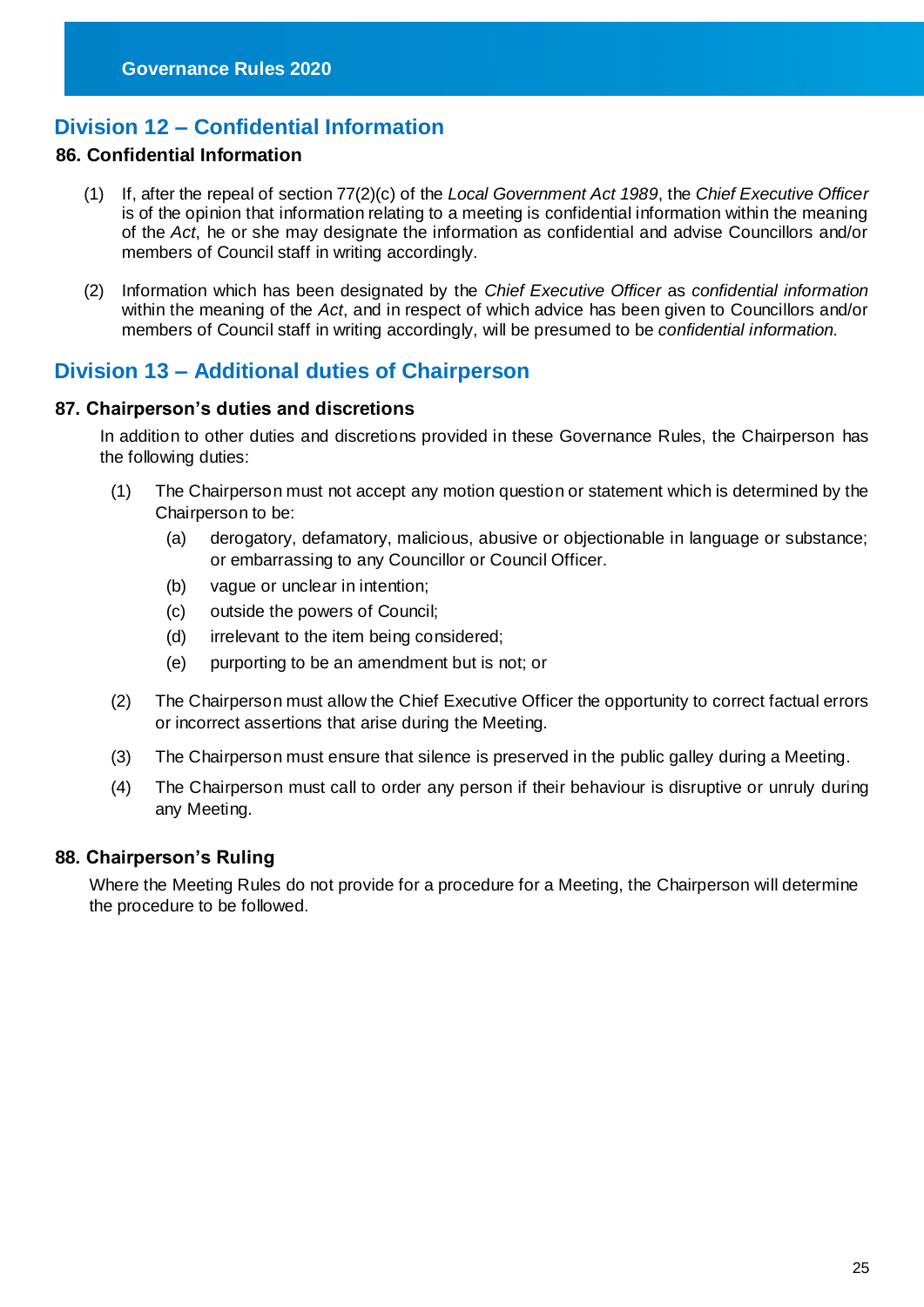## <span id="page-26-0"></span>**Division 14 – Councillor Briefings / Informal Meetings of Councillors**

#### **89. Process**

If there is a meeting of Councillors that:

- (1) is scheduled or planned for the purpose of discussing the business of Council or briefing Councillors;
- (2) is attended by a majority of Councillors, and at least one Council Officer; and
- (3) is not a Council meeting, Delegated Committee meeting or Community Asset Committee meeting, the Chief Executive Officer must:
	- (a) ensure that a Public Record of the matters discussed at the briefing are reported to the next convenient Council meeting; and
	- (b) recorded in the minutes of that Council meeting.

## <span id="page-26-1"></span>**Division 15 – Public participation**

#### <span id="page-26-2"></span>**90. Deputations**

- (1) A Deputation wishing to be heard by Council must make a written request to the Chief Executive Officer not less than 72 hours prior to the latest time for delivery of a notice of a Council Meeting *(refer Division 1 - Notices and Agendas).*
- (2) A request for a Deputation shall specify the name and address of a person authorised to receive notice on behalf of the Deputation.
- (3) The Chief Executive Officer will arrange for the Deputation to meet with Council, or a group of Councillors, depending on the subject of the matter and the relative importance of the issue.
- (4) If the Deputation is listed for hearing, the Chief Executive Officer shall give to the person specified in the request written notice of the time, date and place of the meeting at which the Deputation will be heard.
- (5) Nothing shall prevent Council from hearing a Deputation at shorter notice, as a matter of urgency.

#### <span id="page-26-3"></span>**91. Question Time**

- (1) There shall be question time at every Ordinary Meeting to enable the public to submit questions to Councillors.
- (2) Up to fifteen (15) minutes will be allowed for the answering of all questions.
- (3) Upon expiration of fifteen (15) minutes, any unanswered questions will be answered the day after the Council Meeting by means of letter OR an extension of time may be granted by resolution of Council for another ten (10) minutes.
- (4) A person must not submit more than two questions to a Council Meeting.
- (5) Where questions are divided into parts, each part will be considered a separate question.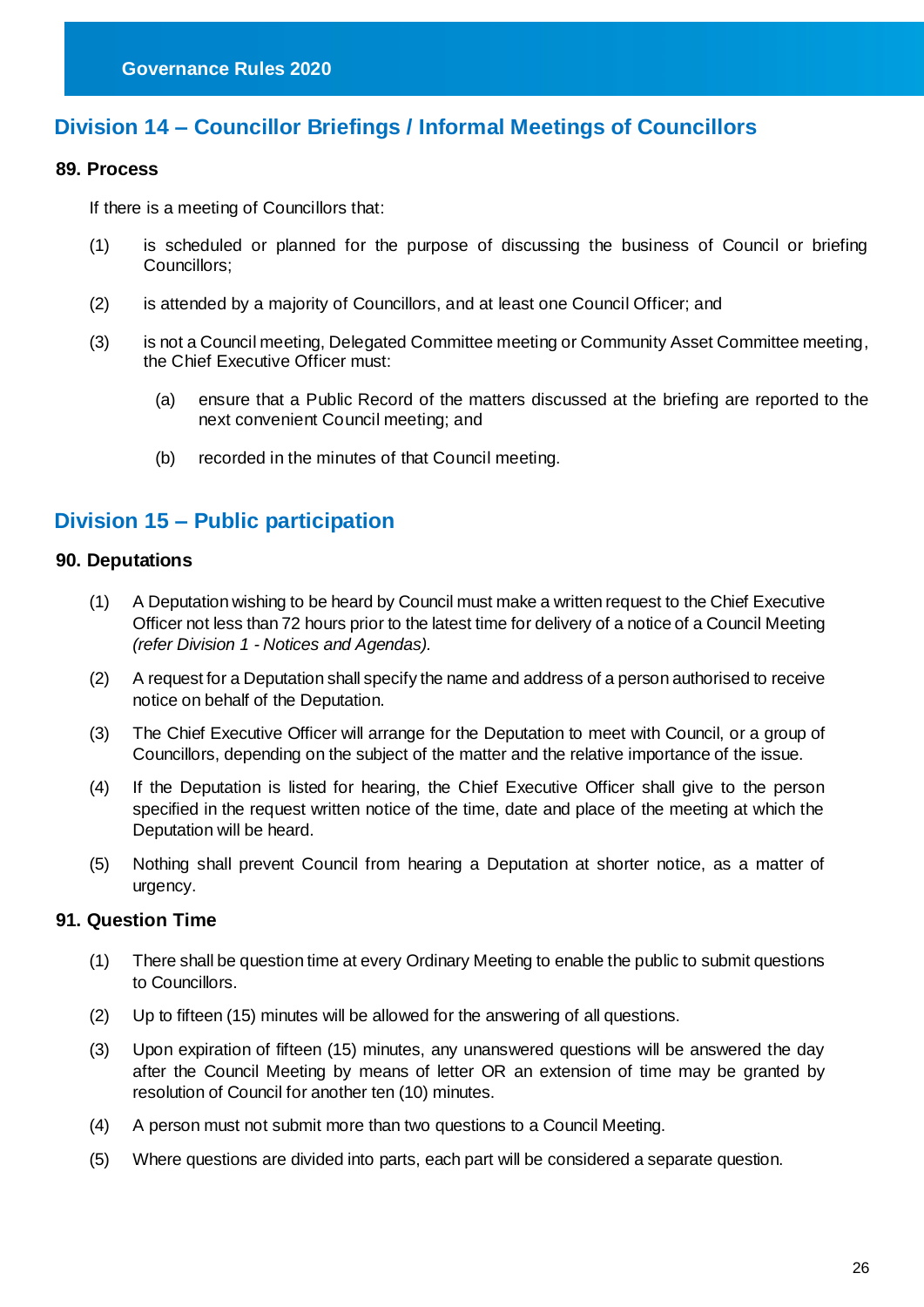(6) Questions will only be accepted in the format of the prescribed form as detailed in Appendix 1 to [clause 91.](#page-37-0)

[Public Question Time Forms](https://www.maroondah.vic.gov.au/Customer-service/Forms-and-permits/Forms-and-Permits/Public-question-form) can be accessed via Council's website and Customer Service Centres.

- (7) Questions are to be submitted to the Chief Executive Officer at the City Offices no later than 12 noon on the day of the Council Meeting.
- (8) The Chairperson may disallow any question on the ground that it is repetitive of a question already asked, either at the current Council Meeting or previous Council Meeting, objectionable, irrelevant, raises an issue of a confidential nature or is asked to embarrass either a Councillor or Council Officer.
- (9) Council will not deal with a question if the person who submitted the question is not present during question time, in which case he or she will be provided an answer by letter.
- (10) The Chairperson will nominate the appropriate Councillor or Council Officer to answer the question.
- (11) (a) A Councillor or Council Officer may take a question on notice, in which case he or she will provide an answer by letter; and
	- (b) Copies of any letter provided under sub-clause (a) must be provided to all other Councillors.
- (12) A Councillor may, at his or her discretion, seek additional information from the Chief Executive Officer to assist in the answering of a question at the meeting.
- (13) No debate or discussion of questions or answers is permitted.
- (14) Sub-clauses 1 to 13 do not apply during any period when Council has resolved to close the meeting *(meet In-Camera)* in respect of a matter under section 66 of the Act.

## <span id="page-27-0"></span>**Division 16 – Behaviour at Council Meetings**

#### <span id="page-27-1"></span>**92. Public**

(1) All visitors at a meeting are required to behave in accordance with these Governance Rules, to allow the meeting to proceed without disruption.

In keeping with State & Federal Parliament guidelines, appropriate behaviour includes:

- Being quiet during proceedings
- Not creating a nuisance within the meeting
- Being respectful of the protocols of the meeting
- Not harassing those attending the meeting, including Councillors, Council employees and other visitors
- Not bringing in any placards, posters or materials other than personal effects
- Not displaying any physical violence or verbal abuse to anyone or anything within the meeting
- Not wilfully or recklessly endanger the physical and/or psychological safety of Council employees, workers, contractors or other persons in the workplace
- Not recording meeting proceedings without the consent of the Chair/Chairperson via photography filming or audio, unless consent has been given
- Having mobile devices switched off or on silent
- Not engaging in unlawful conduct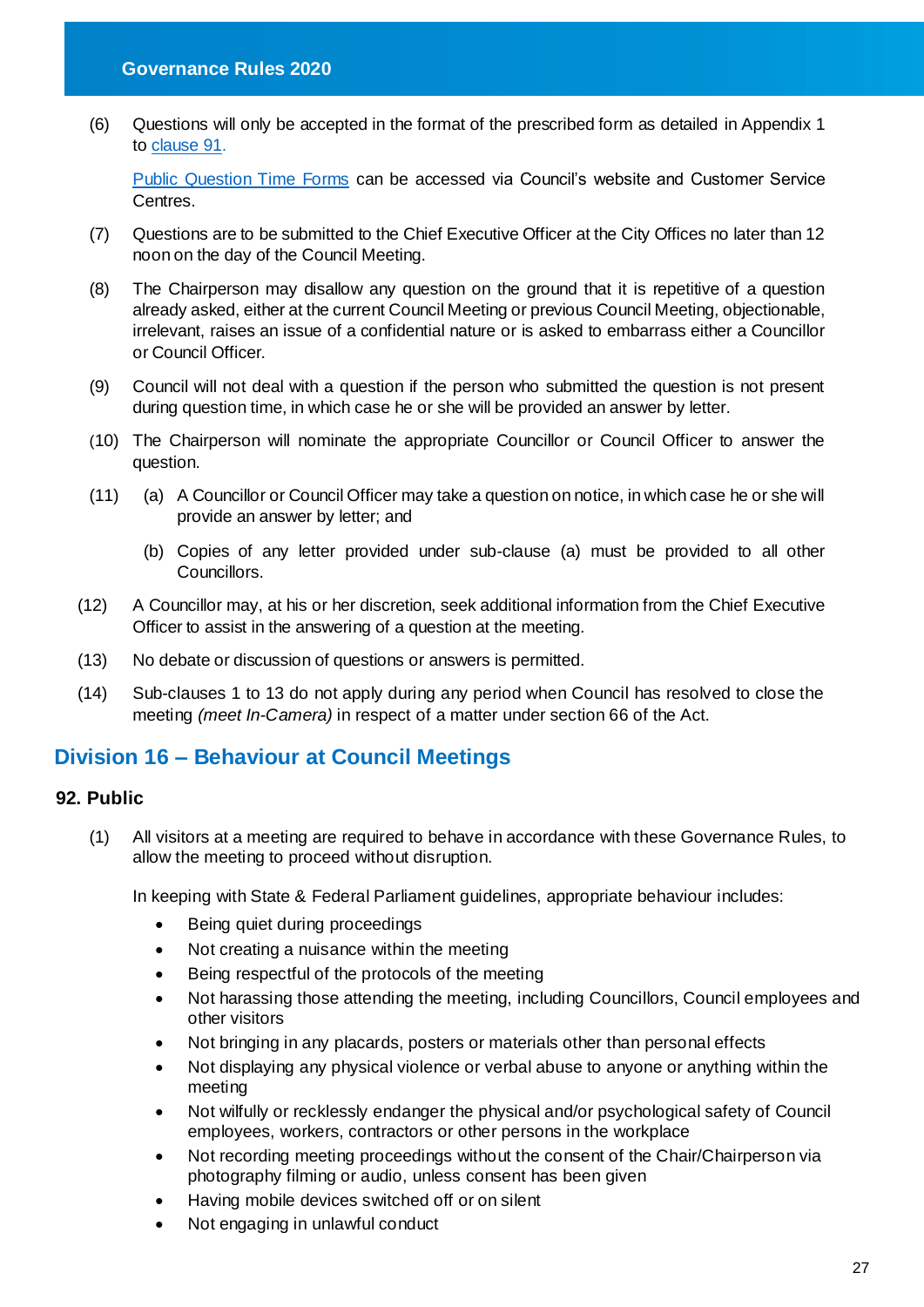- (2) The Chairperson has the discretion to cause the removal of any visitor who disrupts any meeting or fails to comply with any direction from the Chair or conducts themselves in a manner that may constitute an immediate risk to the physical and/or psychological safety of other persons attending the meeting.
- (3) A person must not refuse or neglect to leave a Meeting, or to remove an object or material, when ordered by the Chairperson.
- (4) In causing a person's removal under sub-clause (2) or the removal of an object or material under sub-clause (1), the Chairperson may ask the Chief Executive Officer, an Authorised Officer or a member of Victoria Police to remove the person or the object or material, for acting in breach of these Governance Rules.

#### **93. Councillors**

.

- (1) The conduct of Councillors at Meetings is governed by the Act, these Governance Rules and the Councillor Code of Conduct.
- (2) Where a Councillor engages in improper or disorderly conduct or acts in a way that otherwise disrupts a Meeting, or impedes its orderly conduct, Council may, by resolution, suspend that Councillor from a portion of the Meeting or from the balance of the Meeting where the Chairperson has first warned the Councillor to cease that behaviour.
- (3) Where Council suspends a Councillor under sub-clause 2, the Councillor will take no active part in the portion of the Meeting from which she or he has been suspended.
- (4) The Chairperson, or Council by resolution, may order and cause the removal of a Councillor who has been suspended under sub-clause 2 from the Meeting for the duration of the suspension.
- (5) In causing the removal of a Councillor under sub-clause 4, the Chairperson may ask the Chief Executive Officer, an Authorised Officer or a member of Victoria Police to remove the Councillor.
- (6) A Councillor must not refuse or neglect to leave a meeting when ordered to do so under subclause (4).

#### **94. Chairperson May Adjourn Disorderly Meeting**

- (1) The Chairperson may adjourn the Meeting for either a short time, or to resume another day, if the behaviour at the Council table or in the gallery is significantly disrupting the Meeting.
- (2) If the Chairperson adjourns the Meeting to another day, clause 23(1) applies with respect to the provision of notice of the adjourned Meeting

#### <span id="page-28-0"></span>. **Division 17 – Curfew**

#### <span id="page-28-1"></span>**95. Conclusion time of meetings**

- (1) Council Meetings must conclude by 10.00pm, however, this time may be extended by a majority vote of Councillors for up to thirty (30) minutes only, at which time the meeting must be declared closed or adjourned by the Chairperson.
- (2) If not adjourned, all items of business not dealt with shall be listed on the agenda of the next Ordinary Meeting.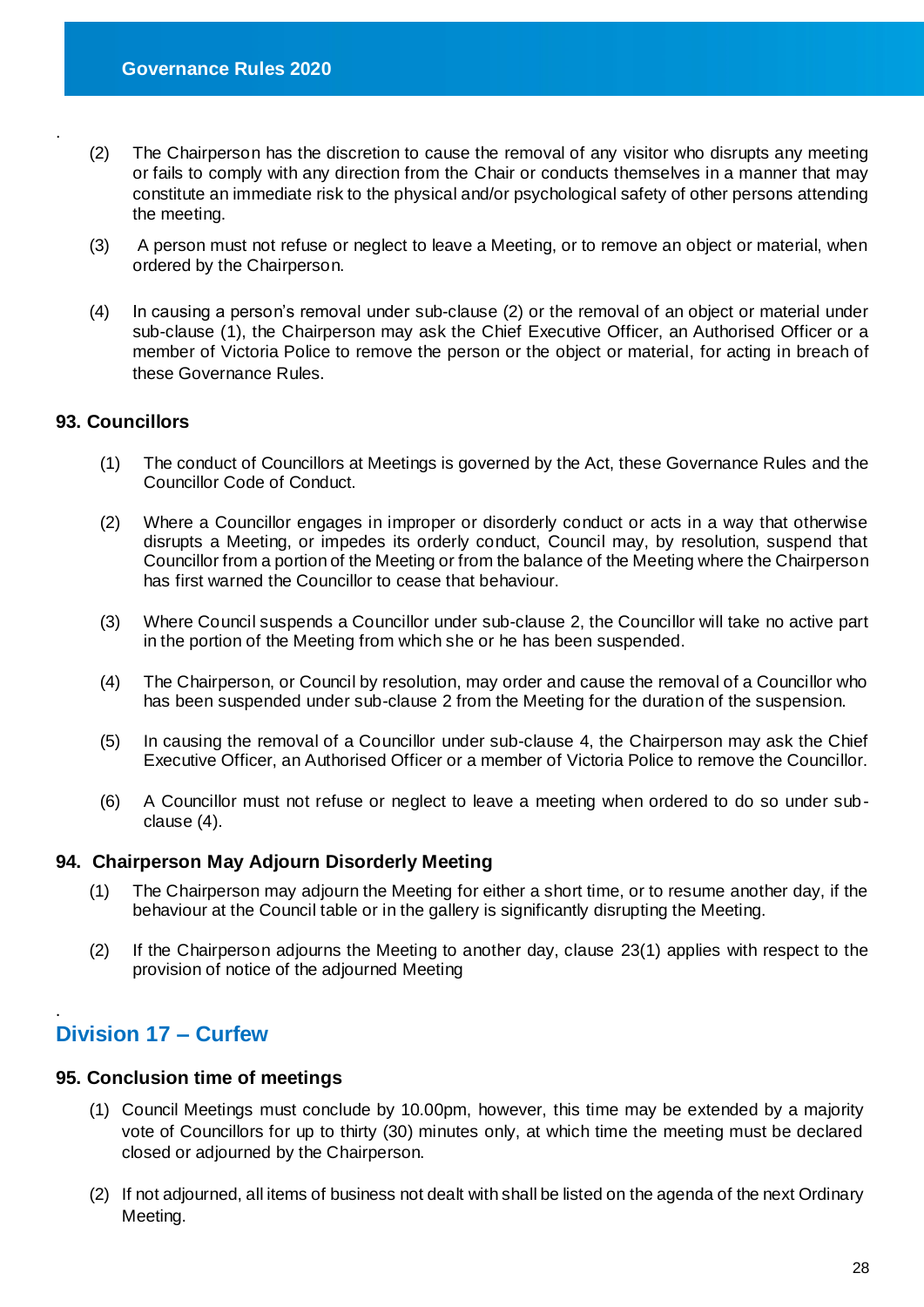## <span id="page-29-0"></span>**Division 18 – Council** *In-Camera*

#### <span id="page-29-1"></span>**96. In-Camera**

Subject to section 66 of the Act, any Councillor may move that a Meeting be closed, i.e. *'that Council meet In-Camera'*. If such motion is carried, all members of the public and Council Officers as determined by the Chief Executive Officer, shall leave the Council Chamber; however, nothing shall prevent Council from permitting Council Consultants and Advisors or any other person from remaining in the Chamber.

## <span id="page-29-2"></span>**Division 19 – Petitions**

#### <span id="page-29-3"></span>**97. Petitions Policy**

- (1) Petitions are dealt with in accordance with Council's adopted Petitions Policy, which can be accessed on Council's website, [via this link,](https://www.maroondah.vic.gov.au/About-Council/Our-organisation/Policies/Petitions-Policy) or hard copy at Council Customer Service Centres.
- (2) The Petitions Policy:
	- (a) governs the way in which petitions are received at Council and outlines the requirements of a valid petition to ensure that the rights of the community to lobby local government are met.
	- (b) seeks to ensure that the community are informed about their rights to Privacy with regard to the personal information provided on a petition
	- (c) relates to all petitions intended to be presented to Council within the context of a Council meeting. Petitions are requests made by five or more petitioners.
- (3) Requests containing less than five signatories, are considered to be joint letters, and these will be dealt with by the relevant Council Officer/s as deemed appropriate by the CEO, for action or response.
- (4) Where Council is undertaking a consultation process with the community inviting comments or submissions to a proposal on public exhibition, any petition which maybe responding to the matter will be dealt with and considered by Council along with all other submissions to the proposal.

## <span id="page-29-4"></span>**PART 4 – COUNCIL'S COMMON SEAL**

#### <span id="page-29-5"></span>**98. Common Seal**

In accordance with section 14(2) of the Act, all matters relating to the security and proper use of Council's Common Seal, are provided for in Council's Local Law No.12 (adopted under the Local Government Act 1989), until such time as repealed and replaced with a Local Law under the provisions of the Local Government Act 2020.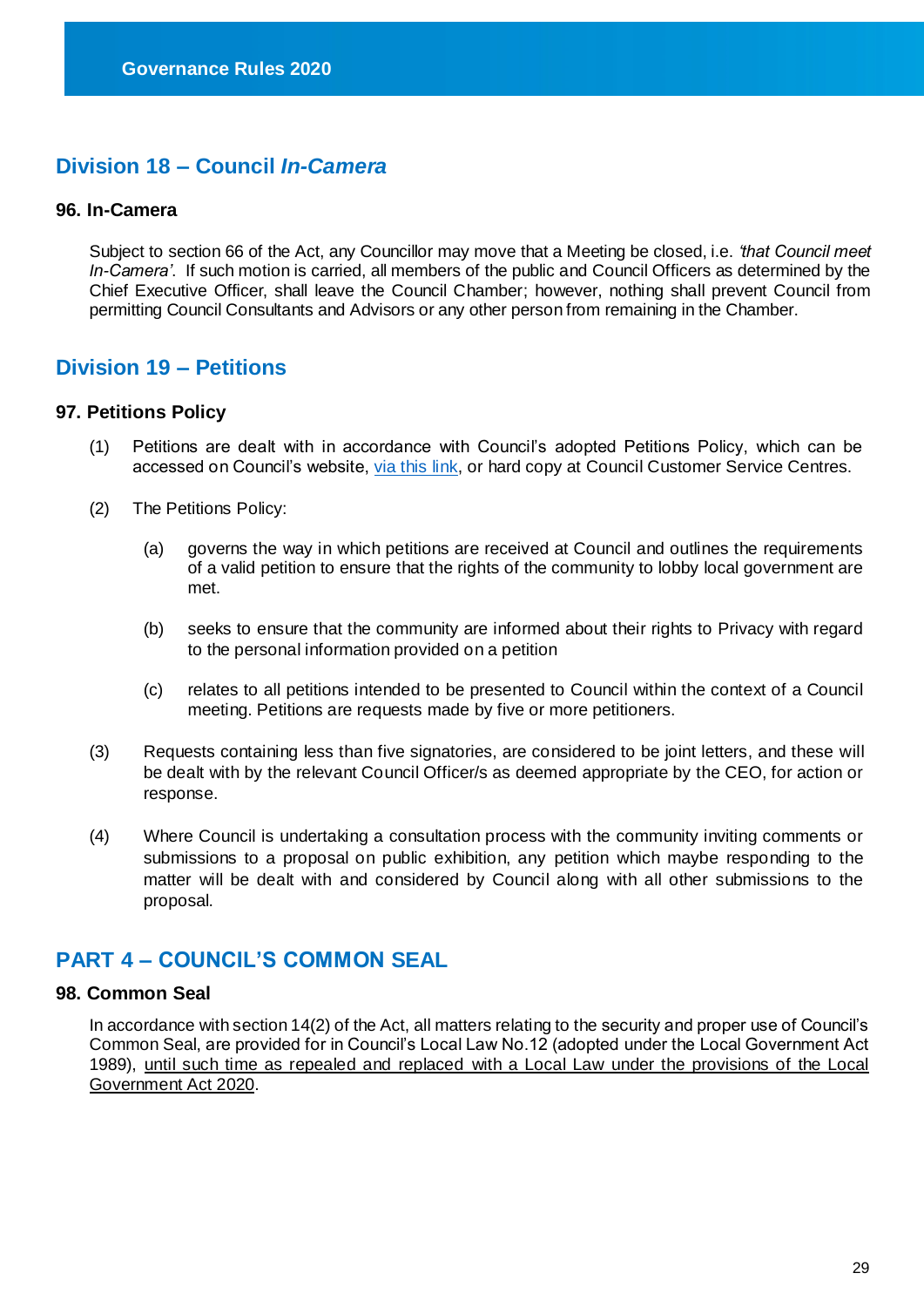## <span id="page-30-0"></span>**PART 5 – JOINT COUNCIL MEETINGS**

#### *Overview Note:*

*Regional collaboration provides benefits to the Maroondah community through collective procurement, increased advocacy and alignment for major projects.* 

*While on some matters that are worked on in partnership it's possible for the participating Councils to make their own decisions and determinations, in some circumstances, it may be beneficial to hold Joint Council Meetings as are provided for in section 62 of the Act.*

- (1) Council may resolve to participate in a Joint Council meeting, as provided for in section 62 of the Act.
- (2) If Council has resolved to participate in a Joint Council meeting, the Chief Executive Officer (or delegate) will agree on governance rules with the participating Councils.
- (3) Where the participating Councils agree that Maroondah City Council will chair a Joint Council Meeting, the Mayor of the City of Maroondah will Chair the Joint Council meeting.

## <span id="page-30-1"></span>**PART 6 – DELEGATED COMMITTEES**

#### <span id="page-30-2"></span>**99. Delegated Committees**

- (1) Council may establish Delegated Committees in accordance with section 63(1) of the Act.
- (2) If Council establishes a Delegated Committee, these Governance Rules will apply to a Delegated Committee Meeting, with any necessary modifications.
- (3) If Council establishes a Delegated Committee, these Rules will apply to the Delegated Committee Meetings with any necessary modifications.
- (4) For the purpose of sub-clause (2):
	- (a) a Council meeting is to be read as a reference to a Delegated Committee Meeting;
	- (b) a Councillor is to be read as a reference to a Member of the Delegated Committee; and
	- (c) a reference to the Mayor is to be read as a reference to the Chairperson of the Delegated **Committee**
- (5) If Council establishes a Delegated Committee, Council may resolve that a provision of these Governance Rules, including the meeting procedure, shall apply to that Committee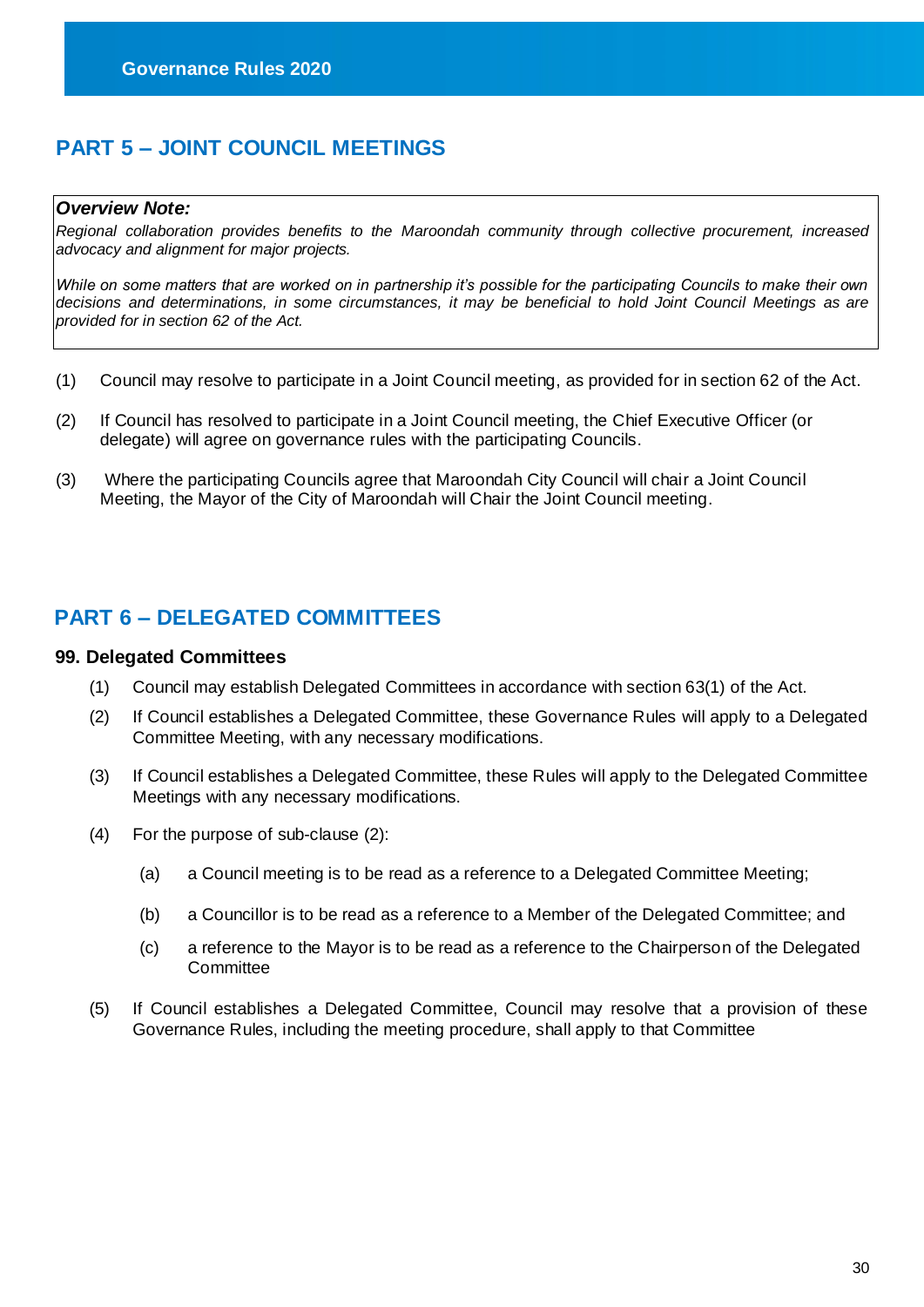## <span id="page-31-0"></span>**PART 7 – COMMUNITY ASSET COMMITTEES**

#### <span id="page-31-1"></span>**100. Community Asset Committees**

- (1) Council may establish a Community Asset Committee, for the management of a community asset such as a hall or reserve, in accordance with section 65 of the Local Government Act 2020.
- (2) Council may appoint members of the community to a Community Asset Committee.
- (3) A Community Asset Committee must act in accordance with its adopted Charter, any Terms of Reference adopted by Council, or Instrument of Delegation from the Chief Executive Officer\*\*

*\*\* Note:* 

*Under the provisions of section 47 of the Act, the Chief Executive Officer may, by Instrument of Delegation, delegate a power, duty or function to a Community Asset Committee, provided such has been conferred upon the CEO by Council.*

(4) Council, if it establishes a Community Asset Committee, may resolve to apply parts of these Governance Rules to that Committee

## <span id="page-31-2"></span>**PART 8 – ADVISORY COMMITTEES**

#### **101. Appointment of Councillors to Advisory and External Committees and Organisations**

- (1) This section provides for the appointment of Councillors as members of committees established by the Council, and as Council representatives or delegates on external committees and organisations.
- (2) At the next Ordinary Council Meeting after the Meeting at which the Mayor is elected, or at a Council Meeting held as soon as practicable after that Meeting, Council must:
	- (a) appoint Councillors as members of, or representatives on, Committees established by Council; and
	- (b) appoint Councillors as delegates to External Committees and Organisations;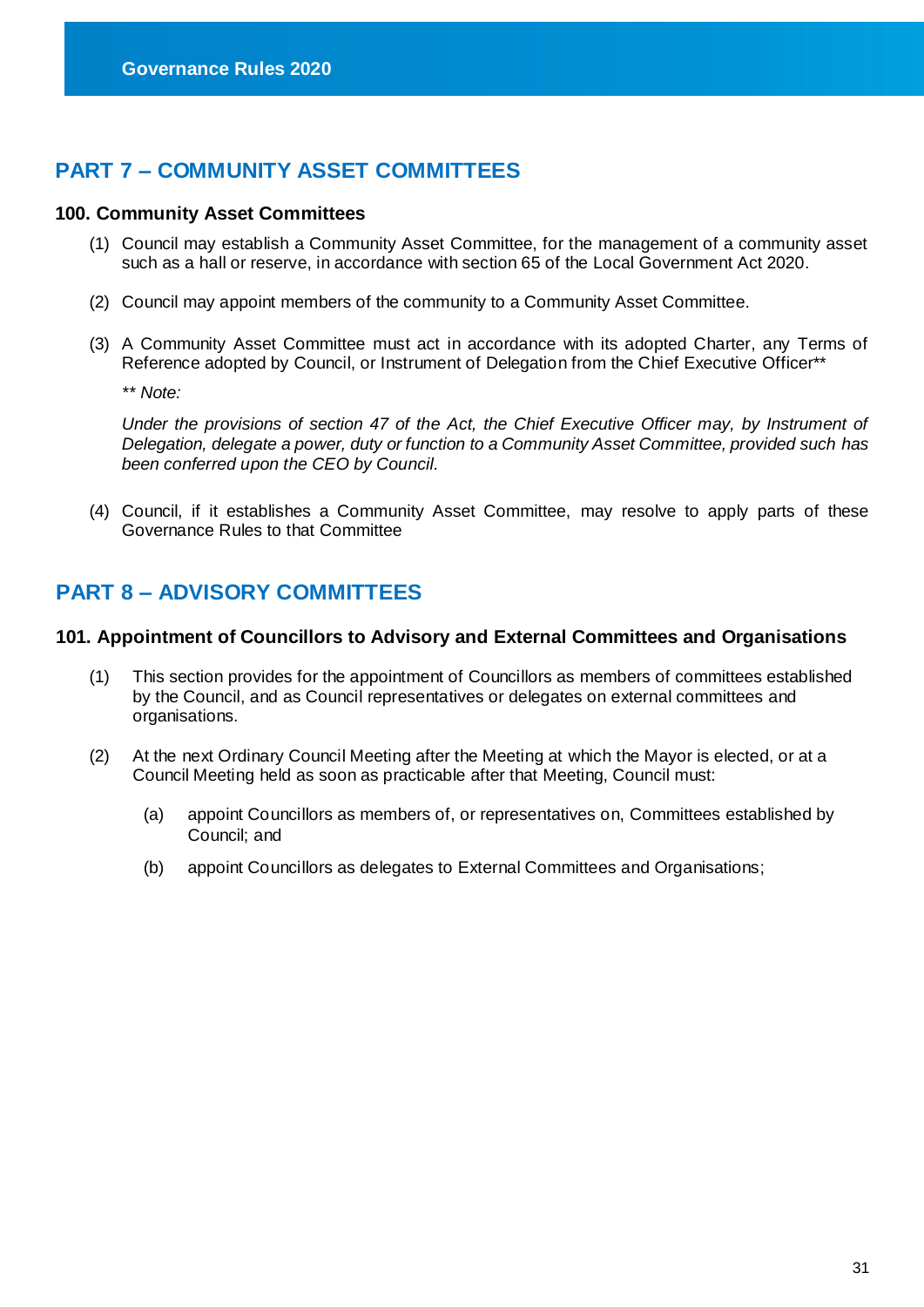## <span id="page-32-0"></span>**PART 9 – DISCLOSURE OF CONFLICTS OF INTEREST**

#### **102. Introduction**

The Governance Rules in Part 10 apply only upon Division 1A of Part 4 of the Local Government Act 1989 being repealed.<sup>1</sup>

#### **103. Definition**

-

In this Part:

- (1) a 'meeting conducted under the auspices of Council' means a meeting of the kind described in section 131(1) of the Act, and includes a meeting referred to in clause 89, Division 12, of Part 3 of these Governance Rules (whether such a meeting is known as a 'Councillor Briefing' or by some other name); and
- (2) a member of a *Delegated Committee* includes a Councillor.

#### **104. Disclosure of a Conflict of Interest at a Council Meeting**

A Councillor who has a conflict of interest in a matter being considered at a Council meeting at which he or she:

- (1) is present must disclose that conflict of interest by explaining the nature of the conflict of interest to those present at the *Council meeting* immediately before the matter is considered; or
- (2) intends to be present must disclose that conflict of interest by providing to the Chief Executive Officer before the Council meeting commences a written notice:
	- (a) advising of the conflict of interest;
	- (b) explaining the nature of the conflict of interest; and
	- (c) detailing, if the nature of the conflict of interest involves a Councillor's relationship with or a gift from another person, the:
		- (i) name of the other person;
		- (ii) nature of the relationship with that other person or the date of receipt, value and type of gift received from the other person; and
		- (iii) nature of that other person's interest in the matter,

and then immediately before the matter is considered at the meeting announcing to those present that he or she has a conflict of interest and that a written notice has been given to the *Chief Executive Officer* under this sub-clause.

The Councillor must, in either event, leave the Council meeting immediately after giving the explanation or making the announcement (as the case may be) and not return to the meeting until after the matter has been disposed of.

<sup>1</sup> At the time of making these Rules the date on which Division 1A of Part 4 of the *Local Government Act 1989* is expected to be repealed is 24 October 2020.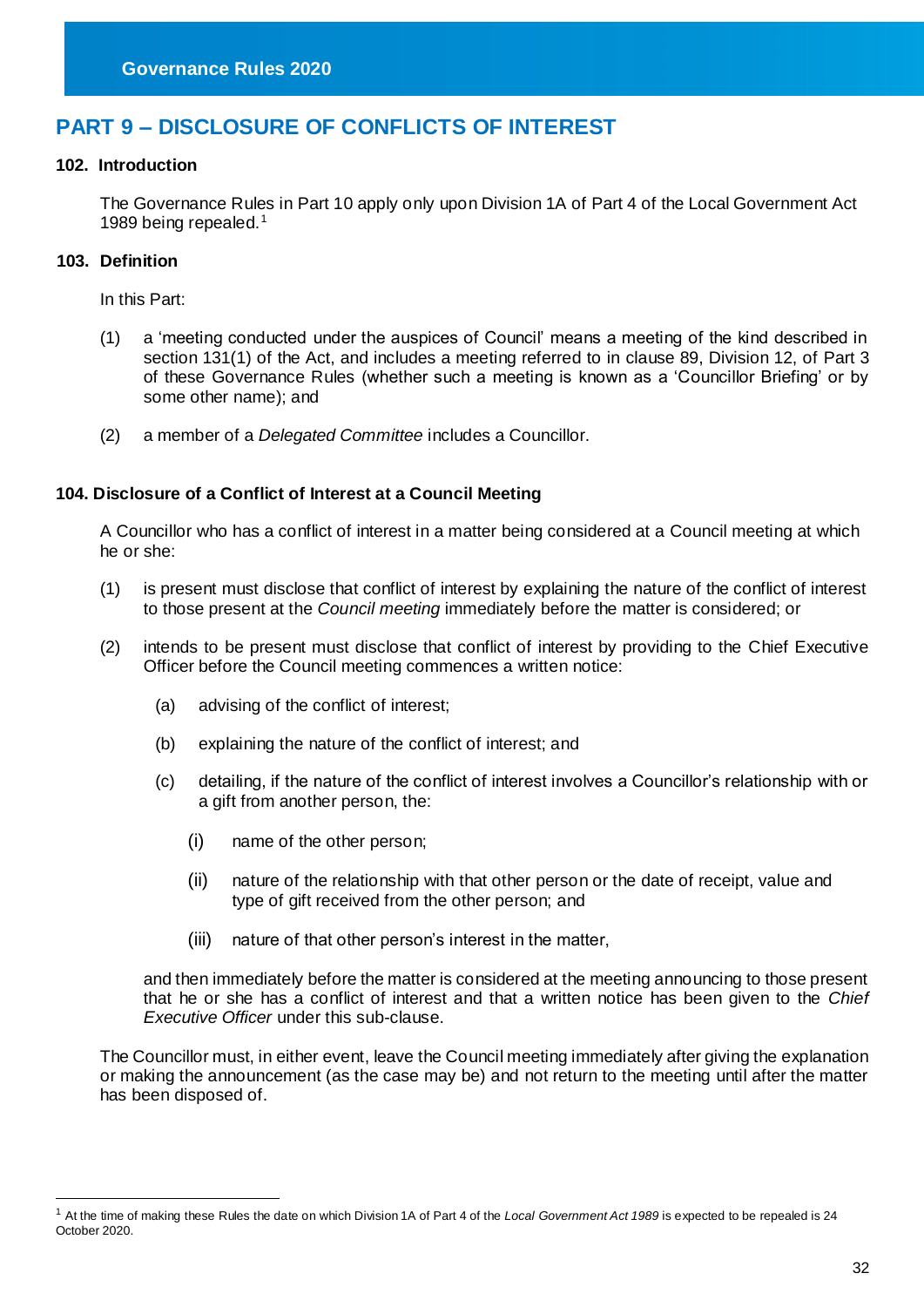#### **105. Disclosure of Conflict of Interest at a Delegated Committee Meeting**

A member of a Delegated Committee who has a conflict of interest in a matter being considered at a Delegated Committee meeting at which he or she:

- (1) is present must disclose that conflict of interest by explaining the nature of the conflict of interest to those present at the *Delegated Committee* meeting immediately before the matter is considered; or
- (2) intends to present must disclose that conflict of interest by providing to the Chief Executive Officer before the Delegated Committee meeting commences a written notice:
	- (a) advising of the conflict of interest;
	- (b) explaining the nature of the conflict of interest; and
	- (c) detailing, if the nature of the conflict of interest involves a member of a Delegated Committee's relationship with or a gift from another person the:
		- (i) name of the other person;
		- (ii) nature of the relationship with that other person or the date of receipt, value and type of gift received from the other person; and
	- (d) nature of that other person's interest in the matter,

and then immediately before the matter is considered at the meeting announcing to those present that he or she has a conflict of interest and that a written notice has been given to the Chief Executive Officer under this sub-clause.

The member of a Delegated Committee must, in either event, leave the Delegated Committee meeting immediately after giving the explanation or making the announcement (as the case may be) and not return to the meeting until after the matter has been disposed of.

#### **106. Disclosure of a Conflict of Interest at a Community Asset Committee Meeting**

A Councillor who has a conflict of interest in a matter being considered at a Community Asset Committee meeting at which he or she:

- (1) is present must disclose that conflict of interest by explaining the nature of the conflict of interest to those present at the Community Asset Committee meeting immediately before the matter is considered; or
- (2) intends to present must disclose that conflict of interest by providing to the Chief Executive Officer before the Community Asset Committee meeting commences a written notice:
	- (a) advising of the conflict of interest;
	- (b) explaining the nature of the conflict of interest; and
	- (c) detailing, if the nature of the conflict of interest involves a member of a Councillor's relationship with or a gift from another person the:
		- (i) name of the other person;
		- (ii) nature of the relationship with that other person or the date of receipt, value and type of gift received from the other person; and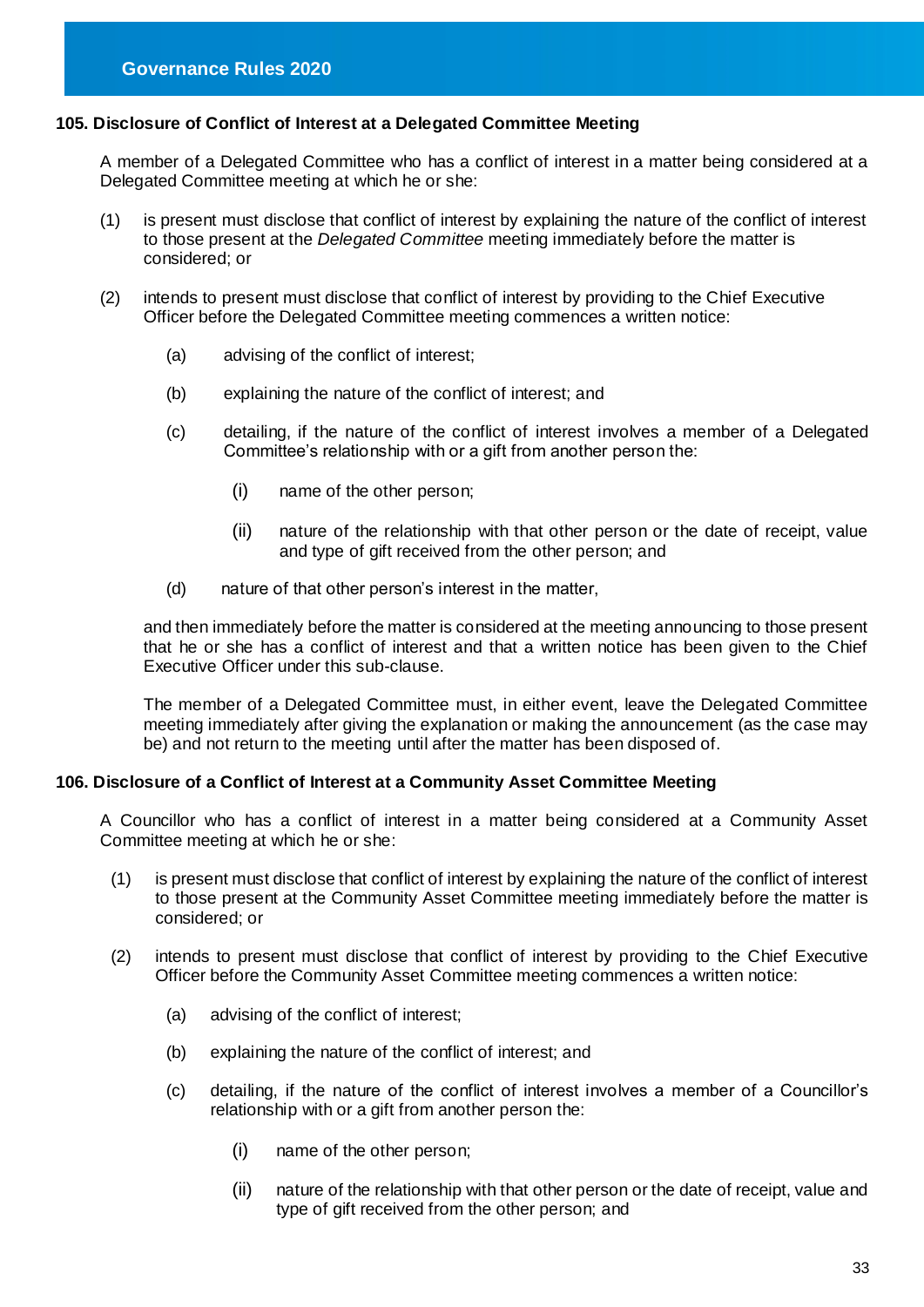(d) nature of that other person's interest in the matter,

and then immediately before the matter is considered at the meeting announcing to those present that he or she has a conflict of interest and that a written notice has been given to the Chief Executive Officer under this sub-clause.

The Councillor must, in either event, leave the *Committee Asset Committee* meeting immediately after giving the explanation or making the announcement (as the case may be) and not return to the meeting until after the matter has been disposed of.

#### **107. Disclosure at a Meeting Conducted Under the Auspices of Council**

A Councillor who has a conflict of interest in a matter being considered by a meeting held under the auspices of *Council* at which he or she is present must:

- (1) disclose that conflict of interest by explaining the nature of the conflict of interest to those present at the meeting immediately before the matter is considered;
- (2) absent himself or herself from any discussion of the matter; and
- (3) as soon as practicable after the meeting concludes provide to the *Chief Executive Officer* a written notice recording that the disclosure was made and accurately summarising the explanation given to those present at the meeting.

#### **108. Disclosure by a Council Officer Preparing Reports for Meetings**

- (1) A Council Officer who, in his or her capacity as a Council Officer, has a conflict of interest in a matter in respect of which he or she is preparing or contributing to the preparation of a Report for the consideration of a:
	- (a) Council meeting;
	- (b) Delegated Committee meeting;
	- (c) Community Asset Committee meeting

must, immediately upon becoming aware of the conflict of interest, provide a written notice to the *Chief Executive Officer* disclosing the conflict of interest and explaining the nature of the conflict of interest.

- (2) The *Chief Executive Officer* must ensure that the Report referred to in sub-clause (1) records the fact that a Council Officer disclosed a conflict of interest in the subject-matter of the Report.
- (3) If the Council Officer referred to in sub-clause (1) is the *Chief Executive Officer*:
	- (a) the written notice referred to in sub-clause (1) must be given to the *Mayor*; and
	- (b) the obligation imposed by sub-clause (2) may be discharged by any other Council Officer responsible for the preparation of the Report.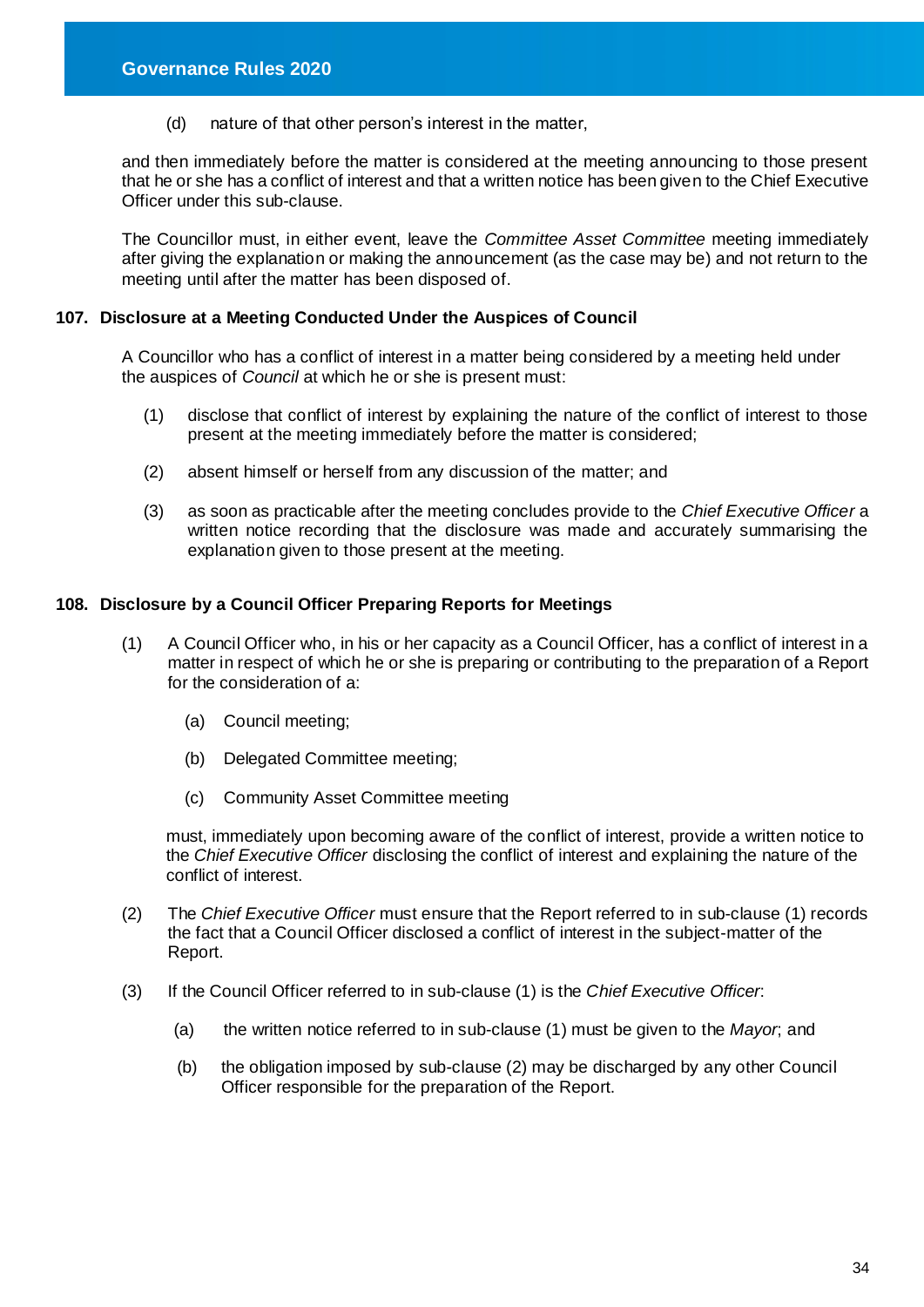#### **109. Disclosure of Conflict of Interest by Council Officers in the Exercise of Delegated Power**

- (1) A Council Officer who has a conflict of interest in a matter requiring a decision to be made by the Council Officer as delegate must, immediately upon becoming aware of the conflict of interest, provide a written notice to the Chief Executive Officer explaining the nature of the conflict of interest.
- (2) If the Council Officer referred to in sub-clause (1) is the Chief Executive Officer the written notice must be given to the Mayor.

#### **110. Disclosure by a Council Officer in the Exercise of a Statutory Function**

- (1) A Council Officer who has a conflict of interest in a matter requiring a statutory function to be performed under an Act by the Council Officer must, upon becoming aware of the conflict of interest, immediately provide a written notice to the Chief Executive Officer explaining the nature of the conflict of interest.
- (2) If the member of Council Officer referred to in sub-clause (1) is the Chief Executive Officer the written notice must be given to the Mayor.

#### **111. Retention of Written Notices**

The *Chief Executive Officer* must retain all written notices received under this Part for a period of three years.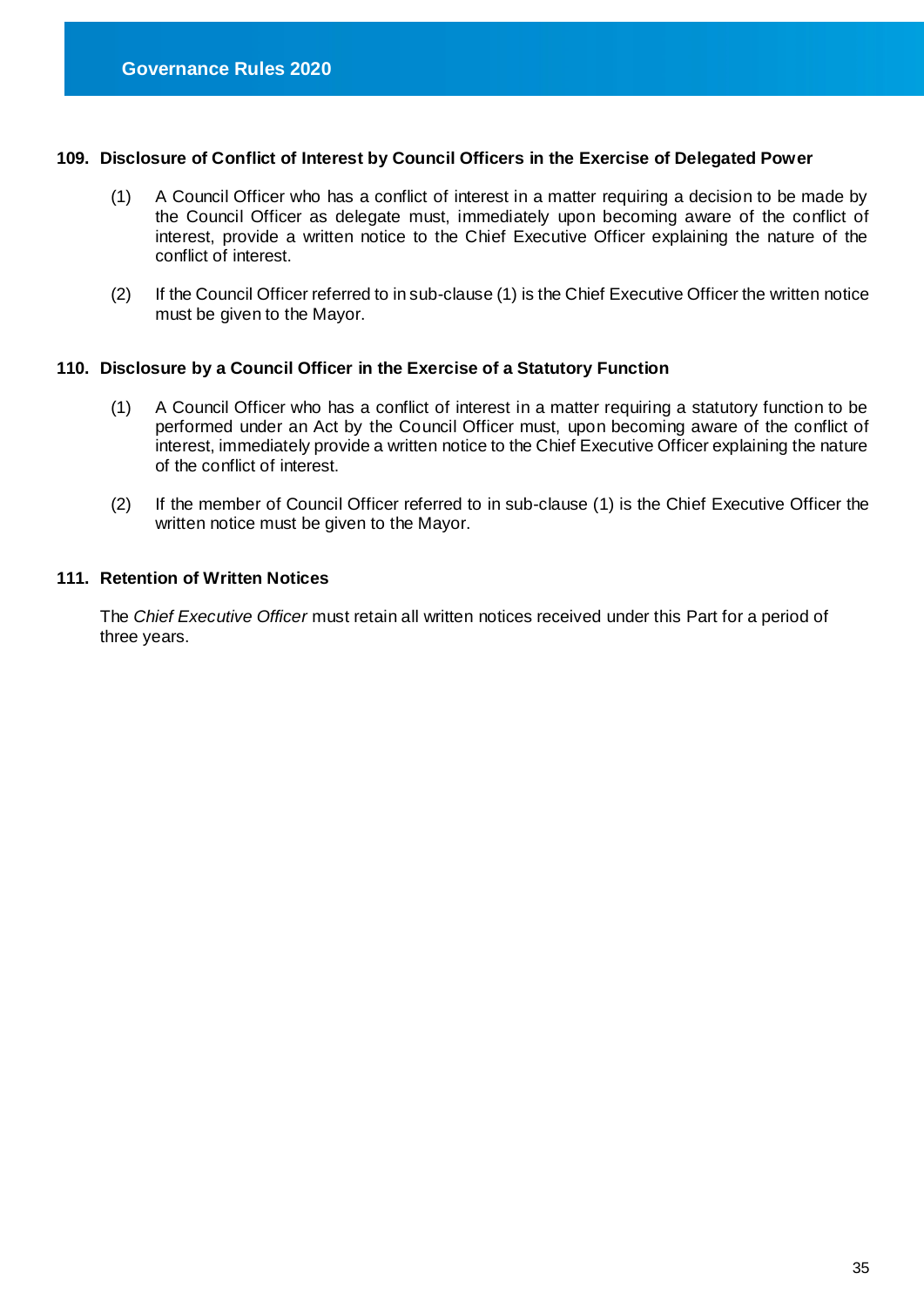## <span id="page-36-0"></span>**PART 10 – ELECTION PERIOD POLICY**

In the lead up to an election the Victorian Local Government sector adopts an election period policy to avoid actions and decisions that may be interpreted as influencing voters or binding an incoming Council.

Specific provisions have been incorporated into the Local Government Act 2020 (the Act) that prohibits Council making major policy decisions or publishing or distributing electoral matter during the election period.

Accordingly, in accordance with the Act, Council has prepared and adopted an Election Period Policy, the content of which forms part of these Governance Rules.

The Policy includes:

- (1) procedures intended to prevent the Council from making inappropriate decisions or using resources inappropriately during the election period before a general election
- (2) limits on public consultation and the scheduling of Council events
- (3) procedures to ensure that access to information held by Council is made equally available and accessible to candidates during the election.

A copy of this Policy is:

- (4) available for inspection by the public at Council's Customer Service Centres, and
- (5) published on the Council's website [www.maroondah.vic.gov.au](http://www.maroondah.vic.gov.au/)

## <span id="page-36-1"></span>**PART 11 – MISCELLANEOUS**

#### <span id="page-36-2"></span>**Administrative Amendments**

- (1) From time to time, circumstance may require minor amendments be made to this Policy. Where this does not materially alter the Policy, such amendments may be made administratively by the Chief Executive Officer, and reflected in Appendix 3 (page 39).
- (2) Any amendment which materially alters the Policy must be approved by resolution of Council.

#### <span id="page-36-3"></span>**Matters not provided for**

Where a situation has not been provided for under these Governance Rules, Council may determine the matter by resolution.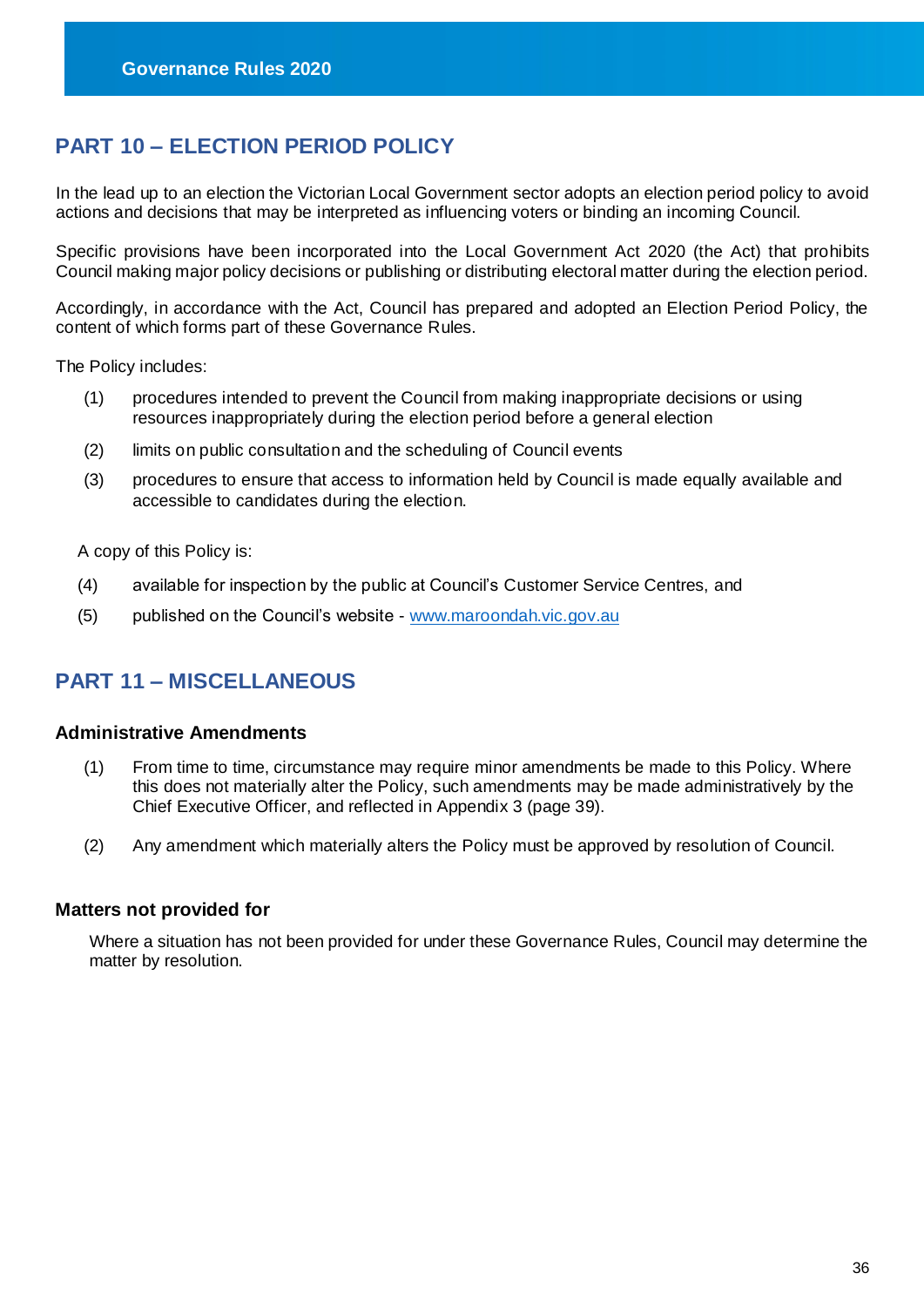# **APPENDIX 1 – (PART 3, CLAUSE 91)**

<span id="page-37-0"></span>

|                  |            |                                       |                 | <b>COUNCIL MEETING</b>                                                                                         |                                                                                                                                                                                                                             |
|------------------|------------|---------------------------------------|-----------------|----------------------------------------------------------------------------------------------------------------|-----------------------------------------------------------------------------------------------------------------------------------------------------------------------------------------------------------------------------|
|                  |            |                                       |                 |                                                                                                                |                                                                                                                                                                                                                             |
|                  |            |                                       |                 |                                                                                                                |                                                                                                                                                                                                                             |
|                  |            | minutes. Please tick appropriate box. |                 | PRIVACY ISSUES <sup>1</sup> I willingly opt for my personal information to appear in the Council               |                                                                                                                                                                                                                             |
| <b>Name</b>      | $\Box$ Yes | $\Box$ No                             |                 | <b>Address</b> □ Yes                                                                                           | $\Box$ No                                                                                                                                                                                                                   |
| appropriate box. |            |                                       |                 |                                                                                                                | READ QUESTION I willingly opt to be able to state my question before Council. Please tick                                                                                                                                   |
|                  |            | State Question □ Yes □ No             |                 |                                                                                                                |                                                                                                                                                                                                                             |
|                  |            |                                       |                 | ORGANISATION REPRESENTED: NAMES AND A REPORT OF STATE AND REPORT OF STATE AND REPORT OF STATE AND RESIDENCE OF |                                                                                                                                                                                                                             |
|                  |            |                                       | (If applicable) |                                                                                                                |                                                                                                                                                                                                                             |
|                  |            |                                       |                 |                                                                                                                |                                                                                                                                                                                                                             |
|                  |            | QUESTION (One question per form)      |                 |                                                                                                                |                                                                                                                                                                                                                             |
|                  |            |                                       |                 |                                                                                                                |                                                                                                                                                                                                                             |
|                  |            |                                       |                 |                                                                                                                |                                                                                                                                                                                                                             |
|                  |            |                                       |                 |                                                                                                                |                                                                                                                                                                                                                             |
|                  |            |                                       |                 |                                                                                                                |                                                                                                                                                                                                                             |
|                  |            |                                       |                 |                                                                                                                |                                                                                                                                                                                                                             |
|                  |            |                                       |                 |                                                                                                                |                                                                                                                                                                                                                             |
| 1.<br>minutes.   |            |                                       |                 |                                                                                                                | Note: Council is committed to the privacy principles as prescribed by Privacy and Data Protection Act 2014. It<br>is your option as to whether your name and or address (street only not number) appears within the Council |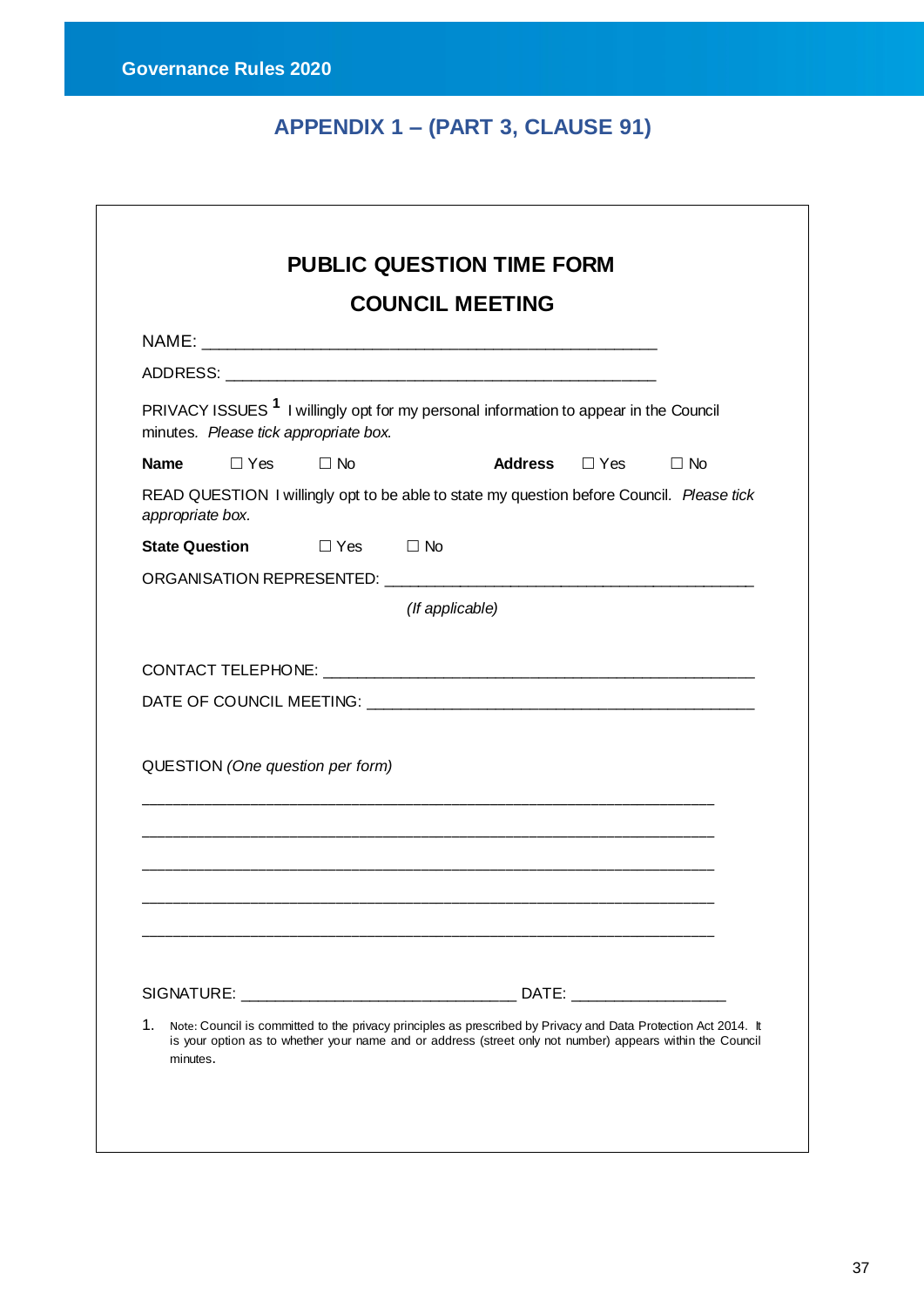

# **APPENDIX 2 – PROCEDURAL MOTIONS TABLE (PART 3, CLAUSE 57)**

<span id="page-38-0"></span>

| Procedural<br><b>Motion</b>      | Form<br>(Wording of the Motion)                                                     | <b>Mover</b>                                                                                                                                                                                            | <b>When Motion Prohibited</b>                                                                  | <b>Effect if Carried</b>                                                                                                                                                                                                                                                                                                                                                                           | <b>Effect if</b><br>Lost          | <b>Debate</b><br><b>Permitted on</b><br><b>Motion</b>                                                                  |
|----------------------------------|-------------------------------------------------------------------------------------|---------------------------------------------------------------------------------------------------------------------------------------------------------------------------------------------------------|------------------------------------------------------------------------------------------------|----------------------------------------------------------------------------------------------------------------------------------------------------------------------------------------------------------------------------------------------------------------------------------------------------------------------------------------------------------------------------------------------------|-----------------------------------|------------------------------------------------------------------------------------------------------------------------|
| <b>Adjournment</b><br>of debate  | "That the motion and<br>amendments now<br>before the meeting be<br>adjourned until" | Must not have moved<br>$\bullet$<br>or seconded the<br>original motion or<br>otherwise spoken to<br>the original motion or<br>any amendment of it<br>Cannot be moved by<br>$\bullet$<br>the Chairperson | During the election of a<br>Chairperson<br>When another<br>$\bullet$<br>Councillor is speaking | Motion and amendment is<br>postponed to the stated time<br>and/or date                                                                                                                                                                                                                                                                                                                             | Debate<br>continues<br>unaffected | Yes-<br>but may only<br>be amended in<br>relation to the<br>time, date and<br>place of the<br>proposed<br>adjournment  |
| <b>Adjournment</b><br>of meeting | "That the meeting be<br>adjourned until"                                            | Must not have moved<br>$\bullet$<br>or seconded the<br>original motion or<br>otherwise spoken to<br>the original motion or<br>any amendment of it<br>Cannot be moved by<br>$\bullet$<br>the Chairperson | • During the election of a<br>Chairperson;<br>• When another<br>Councillor is speaking         | Motion and any amendment<br>postponed but may be resumed<br>at any later meeting if on the<br>agenda                                                                                                                                                                                                                                                                                               | Debate<br>continues<br>unaffected | Yes-<br>but may only<br>be amended in<br>relation to the<br>time, date and<br>place of the<br>proposed<br>adjournment. |
| The closure                      | "That the motion be<br>now put"                                                     | Must not have moved<br>$\bullet$<br>or seconded the<br>original motion or<br>otherwise spoken to<br>the original motion or<br>any amendment of it<br>Cannot be moved by<br>$\bullet$<br>the Chairperson | • During nominations for<br>a Chairperson                                                      | If carried to an original<br>$\bullet$<br>motion, requires that the<br>original motion must be put<br>to the vote immediately,<br>without any further debate,<br>discussion or amendment<br>If carried to an amendment,<br>requires that the amendment<br>be put to the vote<br>immediately without any<br>further debate or discussion<br>and allows debate on the<br>original motion to continue | Debate<br>continues<br>unaffected | <b>No</b>                                                                                                              |